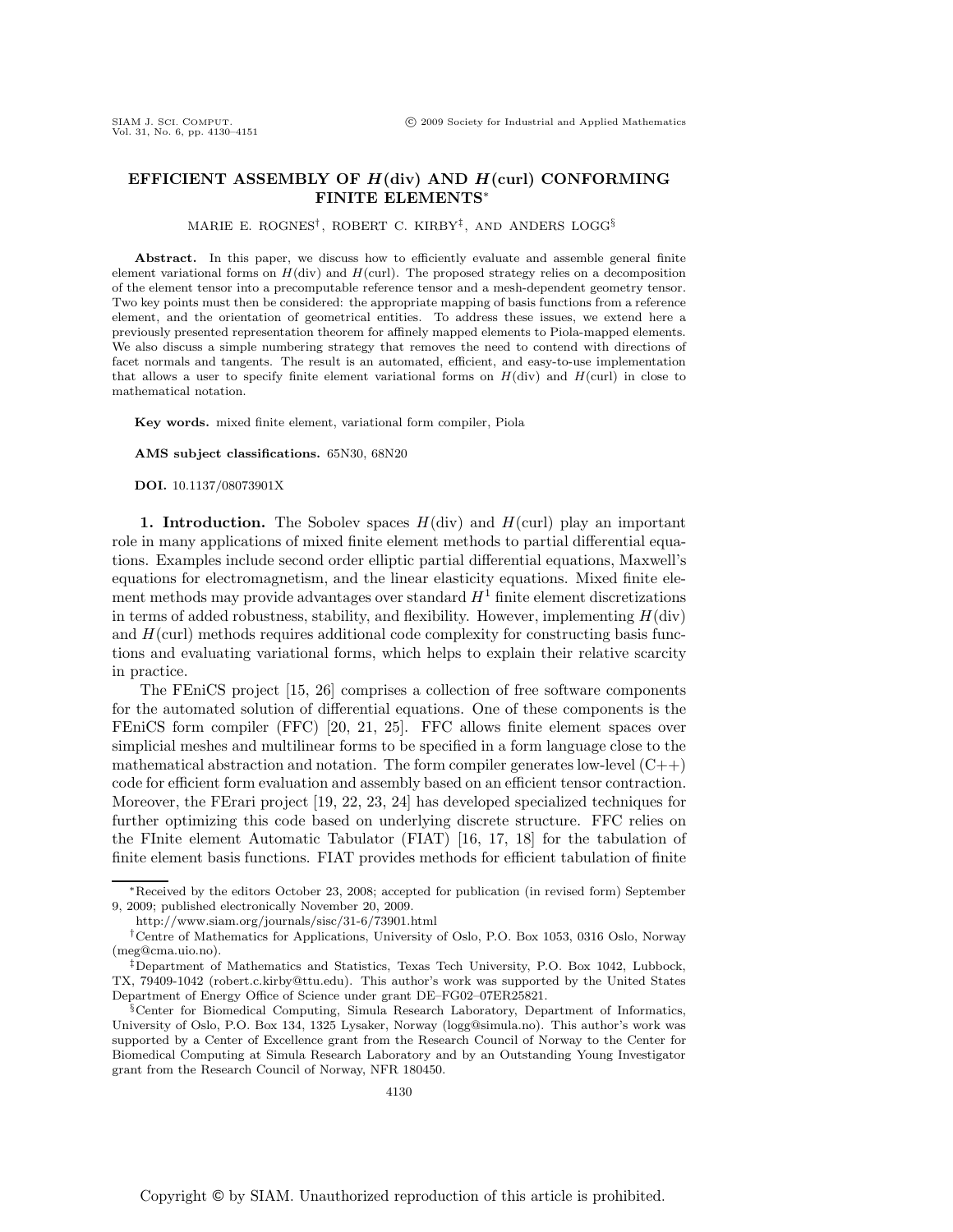element basis functions and their derivatives at any particular point. In particular, FIAT provides simplicial  $H(\text{div})$  element spaces such as the families of Raviart and Thomas [34], Brezzi, Douglas, and Marini [10], and Brezzi et al. [9], as well as  $H(\text{curl})$ elements of the Nédélec types  $[29, 30]$ .

Previous iterations of FFC have enabled easy use of  $H^1$  and  $L^2$  conforming finite element spaces, including discontinuous Galerkin formulations, but support for  $H$ (div) and  $H$ (curl) spaces has been absent. In this paper, we extend the previous work [20, 21, 31] to allow simple and efficient compilation of variational forms on  $H(\text{div})$  and  $H(\text{curl})$ , including mixed formulations on combinations of  $H^1$ ,  $H(\text{div})$ ,  $H(\text{curl})$ , and  $L^2$ . The efficiency of the proposed approach relies, in part, on the tensor representation framework established in [21]. In this framework, the element tensor is represented as the contraction of a reference tensor and a geometry tensor. The former can be efficiently precomputed given automated tabulation of finite element basis functions on a reference element, while the latter depends on the geometry of each physical element. For this strategy, a key aspect of the assembly of  $H(\text{div})$ and  $H(\text{curl})$  conforming element spaces becomes the Piola transformations, isomorphically mapping basis functions from a reference element to each physical element. Also, the orientation of geometrical entities such as facet tangents and normals must be carefully considered.

Implementations of  $H(\text{div})$  and  $H(\text{curl})$  finite element spaces, in particular of arbitrary degree, are not prevalent. There are, to our knowledge, no implementations that utilize the compiled approach to combine the efficiency of low-level optimized code with a fully automated high-level interface. Some finite element packages, such as FEAP [1], do not provide  $H(\text{div})$  or  $H(\text{curl})$  type elements at all. Others, such as FreeFEM [33], typically provide only low-order elements such as the lowest-order Raviart–Thomas elements. Some libraries such as deal.II [8] or FEMSTER [12] do provide arbitrary degree elements of Raviart–Thomas and N´ed´elec type, but do not automate the evaluation of variational forms. NGSolve [36] provides arbitrary order  $H(\text{div})$  and  $H(\text{curl})$  elements along with automated assembly, but only for a predefined set of bilinear forms.

This exposition and the FFC implementation consider the assembly of  $H(\text{div})$  and  $H$ (curl) finite element spaces on simplicial meshes. However, the underlying strategy is extendible to nonsimplicial meshes and tensor-product finite element spaces defined on such meshes. A starting point for an extension to isoparametric  $H<sup>1</sup>$  conforming finite elements was discussed in [20]. The further extensions to  $H(\text{div})$  and  $H(\text{curl})$ follow the same lines as for the simplicial case discussed in this note.

The outline of this paper is as follows. We begin by reviewing basic aspects of the function spaces  $H(\text{div})$  and  $H(\text{curl})$  in section 2, and we provide examples of variational forms defined on these spaces. We continue, in section 3, by summarizing the  $H(\text{div})$  and  $H(\text{curl})$  conforming finite elements implemented by FIAT. In section 4, we recap the multilinear form framework of FFC and we present an extension of the representation theorem from [21]. Subsequently, in section 5, we provide some notes on the assembly of  $H(\text{div})$  and  $H(\text{curl})$  elements. Particular emphasis is placed on aspects not easily found in the standard literature, such as the choice of orientation of geometric entities. In section 6, we return to the examples introduced in section 2 and illustrate the ease and terseness with which even complicated mixed finite element formulations may be expressed in the FFC form language. Convergence rates in agreement with theoretically predicted results are presented to substantiate the veracity of the implementation. Finally, we make some concluding remarks in section 7.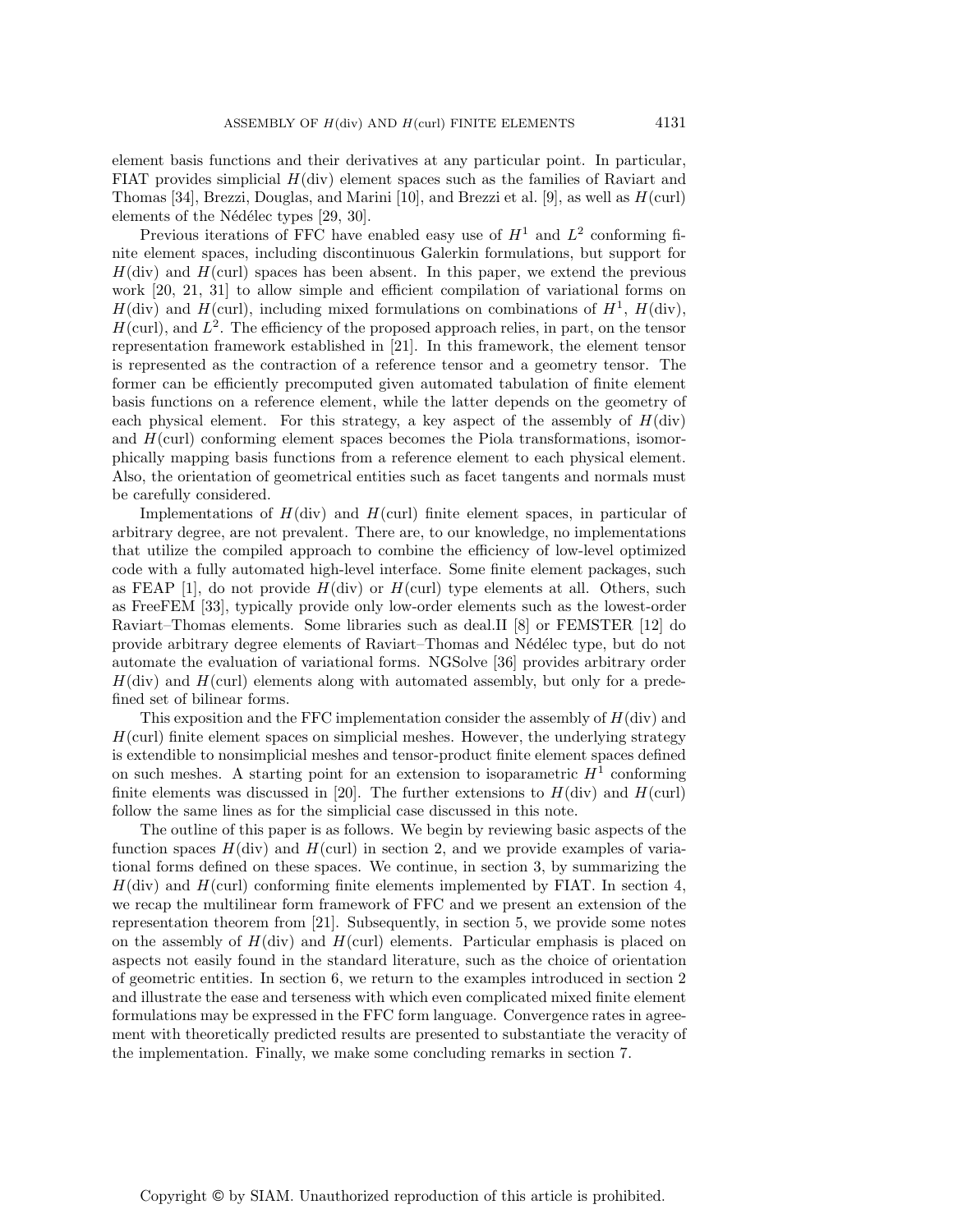**2.** *H***(div) and** *H***(curl).** In this section, we summarize some basic facts about the Sobolev spaces  $H(\text{div})$  and  $H(\text{curl})$  and we discuss conforming finite element spaces associated with them. Our primary focus is on properties relating to interelement continuity and change of variables. The reader is referred to the monographs [11] and [28] for a more thorough analysis of  $H(\text{div})$  and  $H(\text{curl})$ , respectively.

**2.1. Definitions.** For an open domain  $\Omega \subset \mathbb{R}^n$ , we let  $L^2(\Omega, \mathbb{R}^n)$  denote the space of square-integrable vector fields on  $\Omega$  with the associated norm  $||\cdot||_0$  and innerproduct  $\langle \cdot, \cdot \rangle$ , and we abbreviate  $L^2(\Omega) = L^2(\Omega, \mathbb{R}^1)$ . We define the following standard differential operators on smooth fields  $v: D^{\alpha}v = \partial_{x_1}^{\alpha_1} \cdots \partial_{x_m}^{\alpha_m} v$  for a multi-index  $\alpha$  of length m, div  $v = \sum_{i=1}^n \partial_{x_i} v_i$ , curl  $v = (\partial_{x_2} v_3 - \partial_{x_3} v_2, \partial_{x_3} v_1 - \partial_{x_1} v_3, \partial_{x_1} v_2 - \partial_{x_2} v_1)$ , and rot  $v = \partial_{x_1} v_2 - \partial_{x_2} v_1$ . We may then define the spaces  $H^m(\Omega)$ ,  $H(\text{div}; \Omega)$ , and  $H(\text{curl}; \Omega)$  by

$$
H^m(\Omega) = \{v \in L^2(\Omega) : D^{\alpha}v \in L^2(\Omega), |\alpha| \le m\}, \quad m = 1, 2, \dots,
$$
  
\n
$$
H(\text{div}; \Omega) = \{v \in L^2(\Omega, \mathbb{R}^n) : \text{div } v \in L^2(\Omega)\},
$$
  
\n
$$
H(\text{curl}; \Omega) = \begin{cases} \{v \in L^2(\Omega, \mathbb{R}^2) : \text{rot } v \in L^2(\Omega)\}, & \Omega \subset \mathbb{R}^2, \\ \{v \in L^2(\Omega, \mathbb{R}^3) : \text{curl } v \in L^2(\Omega, \mathbb{R}^3)\}, & \Omega \subset \mathbb{R}^3, \end{cases}
$$

with derivatives taken in the distributional sense. The reference to the domain  $\Omega$ will be omitted when appropriate, and the associated norms will be denoted  $|| \cdot ||_m$ ,  $|| \cdot ||_{div}$ , and  $|| \cdot ||_{curl}$ . Furthermore, we let M denote the space of matrices and we let  $H(\text{div}; \Omega, M)$  denote the space of square-integrable matrix fields with squareintegrable row-wise divergence.

For the sake of compact notation, we shall also adopt the exterior calculus notation of [5] and let  $\Lambda^k(\Omega)$  denote the space of smooth differential k-forms on  $\Omega$ , and let  $L^2\Lambda^k(\Omega)$  denote the space of square-integrable differential k-forms on  $\Omega$ . We further let d denote the exterior derivative with adjoint  $\delta$ , and we define  $H\Lambda^k(\Omega) = \{v \in$  $L^2\Lambda^k(\Omega)$ ,  $d\,v \in L^2\Lambda^k(\Omega)$ . Further,  $\mathcal{P}_r\Lambda^k$  is the space of polynomial k-forms of up to and including degree r, and  $\mathcal{P}_r^- \Lambda^k$  denotes the reduced space as defined in [5, section 3.3].

**2.2. Examples.** The function spaces  $H(\text{div})$  and  $H(\text{curl})$  are the natural function spaces for an extensive range of partial differential equations, in particular in mixed formulations. We sketch some examples in the following, both for motivational purposes and for later reference. The examples considered here are mixed formulations of the Hodge Laplace equations, the standard eigenvalue problem for Maxwell's equations, and a mixed formulation for linear elasticity with weakly imposed symmetry. We return to these examples in section 6.

*Example* 2.1 (mixed formulation of Poisson's equation). The most immediate example involving the space  $H(\text{div})$  is a mixed formulation of Poisson's equation:  $-\Delta u = f$  in  $\Omega \subset \mathbb{R}^n$ . By introducing the flux  $\sigma = -\text{grad } u$  and assuming Dirichlet boundary conditions for u, we obtain the following mixed variational problem: Find  $\sigma \in H(\text{div}; \Omega)$  and  $u \in L^2(\Omega)$  satisfying

(2.1) 
$$
\langle \tau, \sigma \rangle - \langle \operatorname{div} \tau, u \rangle + \langle v, \operatorname{div} \sigma \rangle = \langle v, f \rangle
$$

for all  $\tau \in H(\text{div}; \Omega)$  and  $v \in L^2(\Omega)$ .

*Example* 2.2 (the Hodge Laplacian). With more generality, we may consider weak formulations of the Hodge Laplacian equation  $(d \delta + \delta d)u = f$  on a domain  $\Omega \subset \mathbb{R}^n$ ; see [5, section 7]. For simplicity of presentation, we assume that  $\Omega$  is contractible such that the space of harmonic forms on  $\Omega$  vanishes. The formulation in Example 2.1 is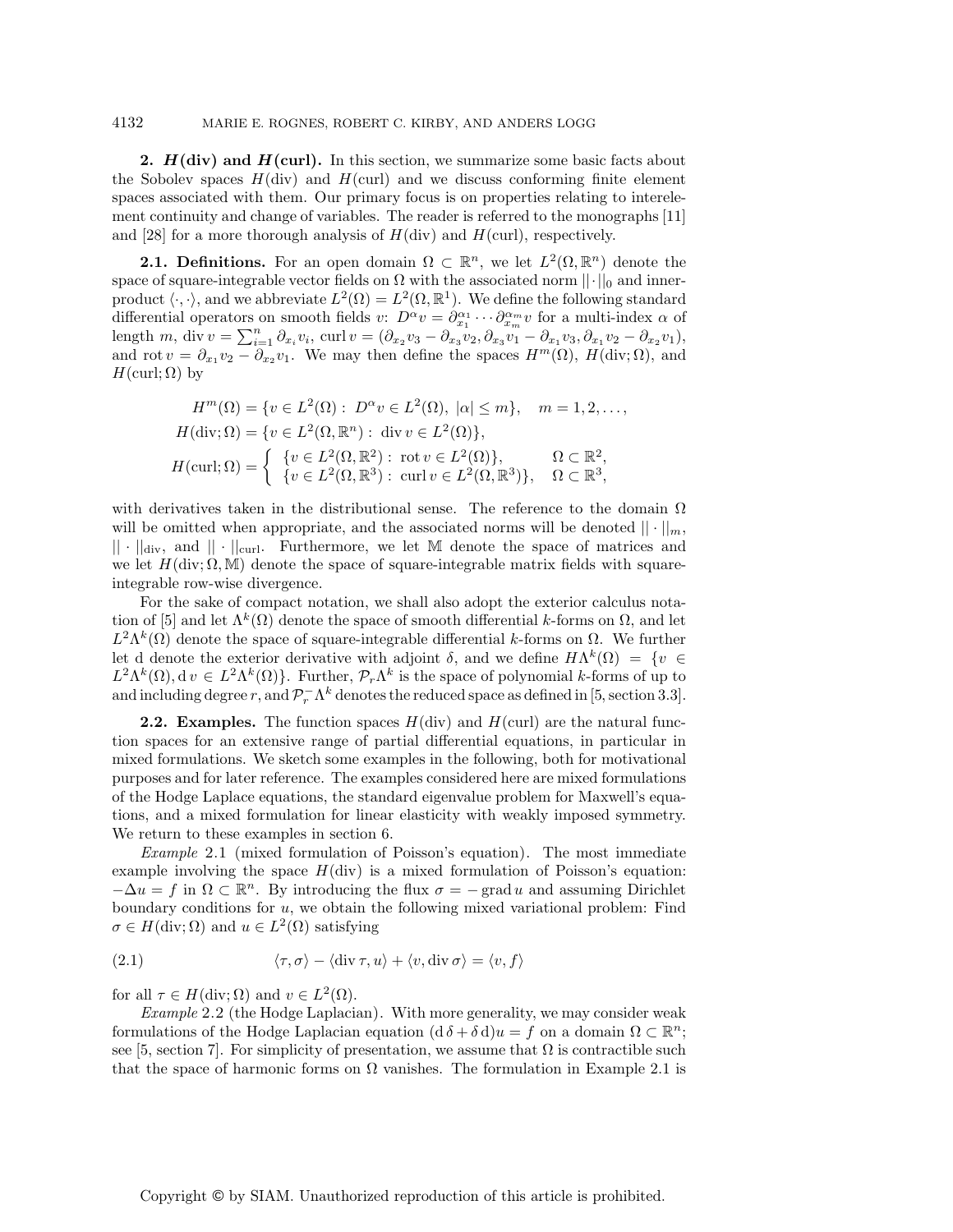the equivalent of seeking  $u \in H\Lambda^n$  and  $\sigma = \delta u \in H\Lambda^{n-1}$  for  $n = 2, 3$  with natural boundary conditions (the appropriate trace being zero). To see this, we test  $\sigma = \delta u$ against  $\tau \in H\Lambda^{n-1}$  and we test  $(d \delta + \delta d)u = f$  against  $v \in H\Lambda^n$  to obtain

$$
\langle \tau, \sigma \rangle - \langle \tau, \delta u \rangle + \langle v, d \sigma \rangle = \langle v, f \rangle,
$$

noting that  $du = 0$  for  $u \in H\Lambda^n$ . Integrating by parts, we obtain

(2.2) 
$$
\langle \tau, \sigma \rangle - \langle \mathrm{d}\,\tau, u \rangle + \langle v, \mathrm{d}\,\sigma \rangle = \langle v, f \rangle.
$$

We may restate (2.2) in the form (2.1) by making the identifications  $\delta u = -\text{grad} u$ .  $d\tau = \text{div}\,\tau$ , and  $d\sigma = \text{div}\,\sigma$ . If  $\Omega \subset \mathbb{R}^3$ , we may also consider the following mixed formulations of the Hodge Laplace equation.

(i) Find  $\sigma \in H\Lambda^1 = H(\text{curl})$  and  $u \in H\Lambda^2 = H(\text{div})$  such that

(2.3) 
$$
\langle \tau, \sigma \rangle - \langle \operatorname{curl} \tau, u \rangle + \langle v, \operatorname{curl} \sigma \rangle + \langle \operatorname{div} v, \operatorname{div} u \rangle = \langle v, f \rangle
$$

for all  $\tau \in H\Lambda^1$ ,  $v \in H\Lambda^2$ .

(ii) Find  $\sigma \in H\Lambda^0 = H^1$  and  $u \in H\Lambda^1 = H(\text{curl})$  such that

(2.4) 
$$
\langle \tau, \sigma \rangle - \langle \text{grad } \tau, u \rangle + \langle v, \text{grad } \sigma \rangle + \langle \text{curl } v, \text{curl } u \rangle = \langle v, f \rangle
$$

for all  $\tau \in H\Lambda^0, v \in H\Lambda^1$ .

*Example* 2.3 (cavity resonator). The time-harmonic Maxwell equations in a cavity with perfectly conducting boundary induces the following eigenvalue problem: Find resonances  $\omega \in \mathbb{R}$  and eigenfunctions  $E \in H_0(\text{curl}; \Omega)$ , satisfying

(2.5) 
$$
\langle \operatorname{curl} F, \operatorname{curl} E \rangle = \omega^2 \langle F, E \rangle \quad \forall F \in H_0(\operatorname{curl}; \Omega),
$$

where  $H_0(\text{curl}; \Omega) = \{v \in H(\text{curl}; \Omega) | v \times n |_{\partial \Omega} = 0\}$ . Note that the formulation (2.5) disregards the original divergence-free constraint for the electric field  $E$  and thus includes the entire kernel of the curl operator, corresponding to  $\omega = 0$  and electric fields of the form  $E = \text{grad }\psi$ .

*Example* 2.4 (elasticity with weakly imposed symmetry). Navier's equations for linear elasticity can be reformulated using the stress tensor  $\sigma$ , the displacement u, and an additional Lagrange multiplier  $\gamma$  corresponding to the symmetry of the stress constraint. The weak equations for  $\Omega \subset \mathbb{R}^2$ , with the natural<sup>1</sup> boundary condition  $u|_{\partial\Omega} = 0$ , take the following form: Given  $f \in L^2(\Omega, \mathbb{R}^n)$ , find  $\sigma \in H(\text{div}; \Omega, \mathbb{M})$ ,  $u \in L^2(\Omega, \mathbb{R}^n)$ , and  $\gamma \in L^2(\Omega)$  such that

(2.6) 
$$
\langle \tau, A\sigma \rangle + \langle \operatorname{div} \tau, u \rangle + \langle v, \operatorname{div} \sigma \rangle + \langle \operatorname{skw} \tau, \gamma \rangle + \langle \eta, \operatorname{skw} \sigma \rangle = \langle v, f \rangle
$$

for all  $\tau \in H(\text{div}; \Omega, \mathbb{M})$ ,  $v \in L^2(\Omega, \mathbb{R}^n)$ , and  $\eta \in L^2(\Omega)$ . Here, A is the compliance tensor, and skw  $\tau$  is the scalar representation of the skew-symmetric component of  $\tau$ ; more precisely,  $2 \text{skw } \tau = \tau_{21} - \tau_{12}$ . This formulation has the advantage of being robust with regard to nearly incompressible materials and it provides an alternative foundation for complex materials with nonlocal stress-strain relations. For more details, we refer the reader to [6].

<sup>&</sup>lt;sup>1</sup>Note that the natural boundary condition in this mixed formulation is a Dirichlet condition, whereas for standard  $H<sup>1</sup>$  formulations the natural boundary condition would be a Neumann condition.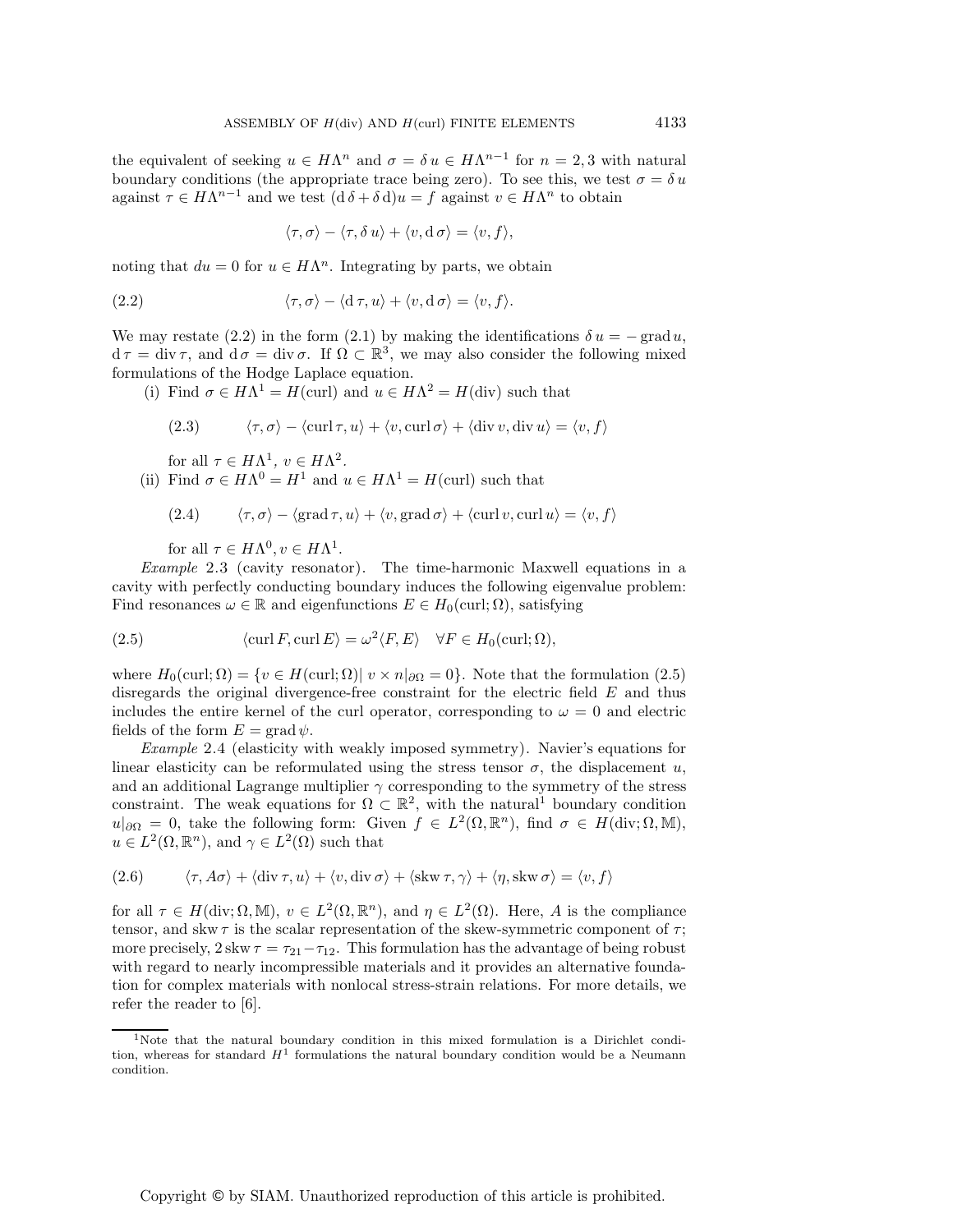**2.3. Continuity-preserving mappings for**  $H$ **<b>(div)** and  $H$ **(curl).** At this point, we turn our attention to a few results on continuity-preserving mappings for  $H(\text{div})$  and  $H(\text{curl})$ . The results are classical and we refer the reader to [11, 28] for a more thorough treatment.

First, it follows from Stokes' theorem that in order for piecewise  $H(\text{div})$  vector fields to be in  $H(\text{div})$  globally, the traces of the normal components over patch interfaces must be continuous, and analogously tangential continuity is required for piecewise H(curl) fields. More precisely, we have the following: Let  $\mathcal{T}_h = \{K\}$  be a partition of  $\Omega$  into subdomains. Define the space  $\Sigma_h$  of piecewise  $H(\text{div})$  functions relative to this partition  $\mathcal{T}_h$ :

(2.7) 
$$
\Sigma_h = \{ \phi \in L^2(\Omega, \mathbb{R}^n) : \phi|_K \in H(\text{div}; K) \ \forall K \in \mathcal{T}_h \}.
$$

Then  $\phi \in \Sigma_h$  is in  $H(\text{div}; \Omega)$  if and only if the normal traces of  $\phi$  are continuous across all element interfaces. Analogously, if  $\phi|_K \in H(\text{curl}; K)$  for all  $K \in \mathcal{T}_h$ , then  $\phi \in H(\text{curl}; \Omega)$  if and only if the tangential traces are continuous across all element interfaces.

Second, we turn to consider a nondegenerate mapping  $F : \Omega_0 \to F(\Omega_0) = \Omega$  with Jacobian  $DF(X)$ ,  $X \in \Omega_0 \subset \mathbb{R}^n$ . For  $\Phi \in H^m(\Omega_0)$ , the mapping  $\mathcal F$  defined by

(2.8) 
$$
\mathcal{F}(\Phi) = \Phi \circ F^{-1}
$$

is an isomorphism from  $H^m(\Omega_0)$  to  $H^m(\Omega)$ . This, however, is not the case for  $H(\text{div})$ or  $H(\text{curl})$ , since  $\mathcal F$  does not in general preserve continuity of normal or tangential traces. Instead, one must consider the contravariant and covariant Piola mappings which preserve normal and tangential continuity, respectively.

DEFINITION 2.5 (the contravariant and covariant Piola mappings). Let  $\Omega_0 \subset \mathbb{R}^n$ , *let* F *be a nondegenerate mapping from*  $\Omega_0$  *onto*  $F(\Omega_0) = \Omega$  *with*  $J = DF(X)$ *, and let*  $\Phi \in L^2(\Omega_0, \mathbb{R}^n)$ *.* 

*The contravariant Piola mapping*  $\mathcal{F}^{\text{div}}$  *is defined by* 

(2.9) 
$$
\mathcal{F}^{\text{div}}(\Phi) = \frac{1}{\det J} J \Phi \circ F^{-1}.
$$

*The covariant Piola mapping* Fcurl *is defined by*

(2.10) 
$$
\mathcal{F}^{\text{curl}}(\Phi) = J^{-T} \Phi \circ F^{-1}.
$$

*Remark* 2.6. We remark that the contravariant Piola mapping is usually defined with an absolute value,  $\mathcal{F}^{\text{div}}(\Phi) = \frac{1}{|\det J|} J\Phi \circ F^{-1}$ . However, omitting the absolute value, as in  $(2.9)$ , can simplify the assembly of  $H(\text{div})$  elements, as will be expounded in section 5.

The contravariant Piola mapping is an isomorphism of  $H(\text{div}; \Omega_0)$  onto  $H(\text{div}; \Omega)$ , and the covariant Piola mapping is an isomorphism of  $H(\text{curl}; \Omega_0)$  onto  $H(\text{curl}; \Omega)$ . In particular, the contravariant Piola mapping preserves normal traces, and the covariant Piola mapping preserves tangential traces. We illustrate this below in the case of simplicial meshes in two and three space dimensions (triangles and tetrahedra). The same results hold for nonsimplicial meshes with cell-varying Jacobians, such as quadrilateral meshes [4, 11].

*Example* 2.7 (Piola mapping on triangles in  $\mathbb{R}^2$ ). Let  $K_0$  be a triangle with vertices  $X^i$  and edges  $E^i$  for  $i = 1, 2, 3$ . We define the unit tangents by  $T^i = E^i/||E^i||$ .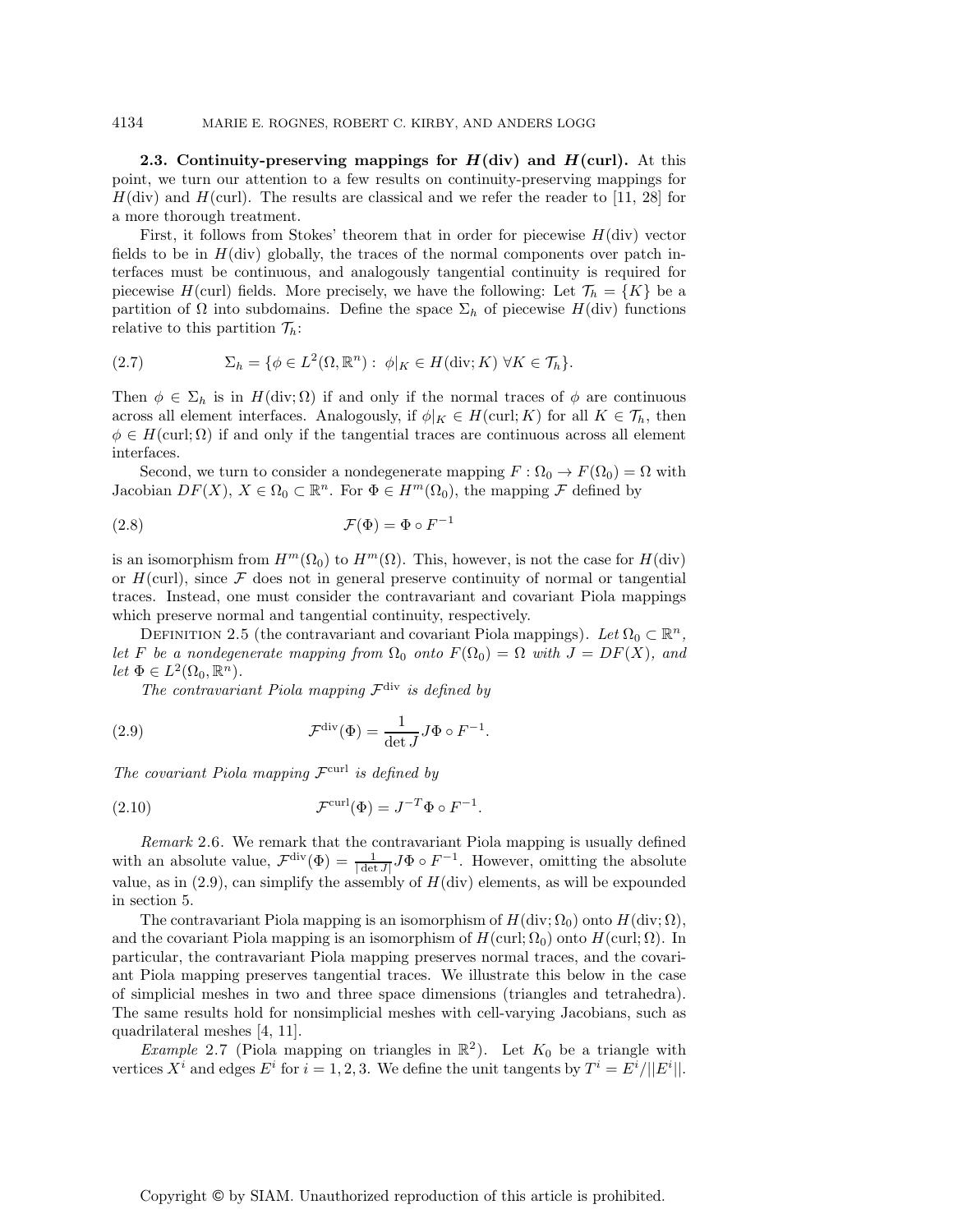We further define the unit normals by  $N^i = RT^i$ , where

$$
(2.11)\qquad R = \begin{pmatrix} 0 & 1 \\ -1 & 0 \end{pmatrix}
$$

is the clockwise rotation matrix.

Now, assume that  $K_0$  is affinely mapped to a (nondegenerate) simplex K with vertices  $x^i$ . The affine mapping  $F_K: K_0 \to K$  takes the form  $x = F_K(X) = JX + b$ and satisfies  $x^i = F_K(X^i)$  for  $i = 1, 2, 3$ . It follows that edges are mapped by

$$
e = x^i - x^j = J(X^i - X^j) = JE.
$$

Similarly, normals are mapped by

$$
||e||n = Re = RJE = (\det J)J^{-T}RE = (\det J)J^{-T}||E||N,
$$

where we have used that  $\frac{1}{\det J}RJR^T = J^{-T}$  and thus  $RJ = (\det J)J^{-T}R$  for  $J \in$  $\mathbb{R}^{2\times 2}$ .

The relation between the mappings of tangents and normals (or edges and rotated edges) may be summarized in the following commuting diagrams:

(2.12) 
$$
T \xrightarrow{J||E||/||e||} t \xrightarrow{E} \xrightarrow{J} e
$$

$$
R \downarrow R \downarrow R \downarrow R
$$

$$
N \xrightarrow{(\det J)J^{-T}||E||/||e||} n \qquad ||E||N \xrightarrow{(\det J)J^{-T}} ||e||n
$$

With this in mind, we may study the effect of the Piola transforms on normal and tangential traces. Let  $\Phi \in C^{\infty}(K_0, \mathbb{R}^n)$  and let  $\phi = \mathcal{F}^{\text{div}}(\Phi)$ . Then

$$
||e|| \phi(x) \cdot n = ||e|| ((\det J)^{-1} J \Phi(X))^{T} ((\det J) J^{-T} ||E|| / ||e|| N) = ||E|| \Phi(X) \cdot N.
$$

Thus, the contravariant Piola mapping preserves normal traces for vector fields under affine mappings, up to edge lengths. In general, the same result holds for smooth, nondegenerate mappings  $F_K$  if the Jacobian  $DF_K(X)$  is invertible for all  $X \in K_0$ .

Similarly, let  $\phi = \mathcal{F}^{\text{curl}}(\Phi)$ . Then

(2.13) 
$$
||e|| \phi(x) \cdot t = ||e|| (J^{-T} \Phi(X))^{T} (J||E||/||e||) = ||E|| \Phi(X) \cdot T.
$$

Thus, the covariant Piola preserves tangential traces for vector fields, again up to edge lengths. Observe that the same result holds for tetrahedra without any modifications. The effect of the contravariant and covariant Piola mappings on normal and tangential traces is illustrated in Figure 2.1, where  $||E|| = ||e||$  for simplicity.

*Example* 2.8 (contravariant Piola mapping on tetrahedra in  $\mathbb{R}^3$ ). Now, let  $K_0$  be a tetrahedron. As explained above, the covariant Piola mapping preserves tangential traces. To study the effect of the contravariant Piola mapping on normal traces, we define the face normals of K by  $N = \frac{E^i \times E^j}{\vert [E^i \times E^j] \vert}$ . Then

$$
||e^i \times e^j||n = JE^i \times JE^j = \det JJ^{-T}(E^i \times E^j) = ||E^i \times E^j|| \det JJ^{-T}N,
$$

since  $(Ju) \times (Jv) = \det JJ^{-T}(u \times v)$ . Let  $\Phi \in C^{\infty}(K_0, \mathbb{R}^n)$  and let  $\phi = \mathcal{F}^{\text{div}}(\Phi)$ . Then, it follows that

$$
||e^i\times e^j||\,\phi(x)\cdot n=||E^i\times E^j||\,\Phi(X)\cdot N.
$$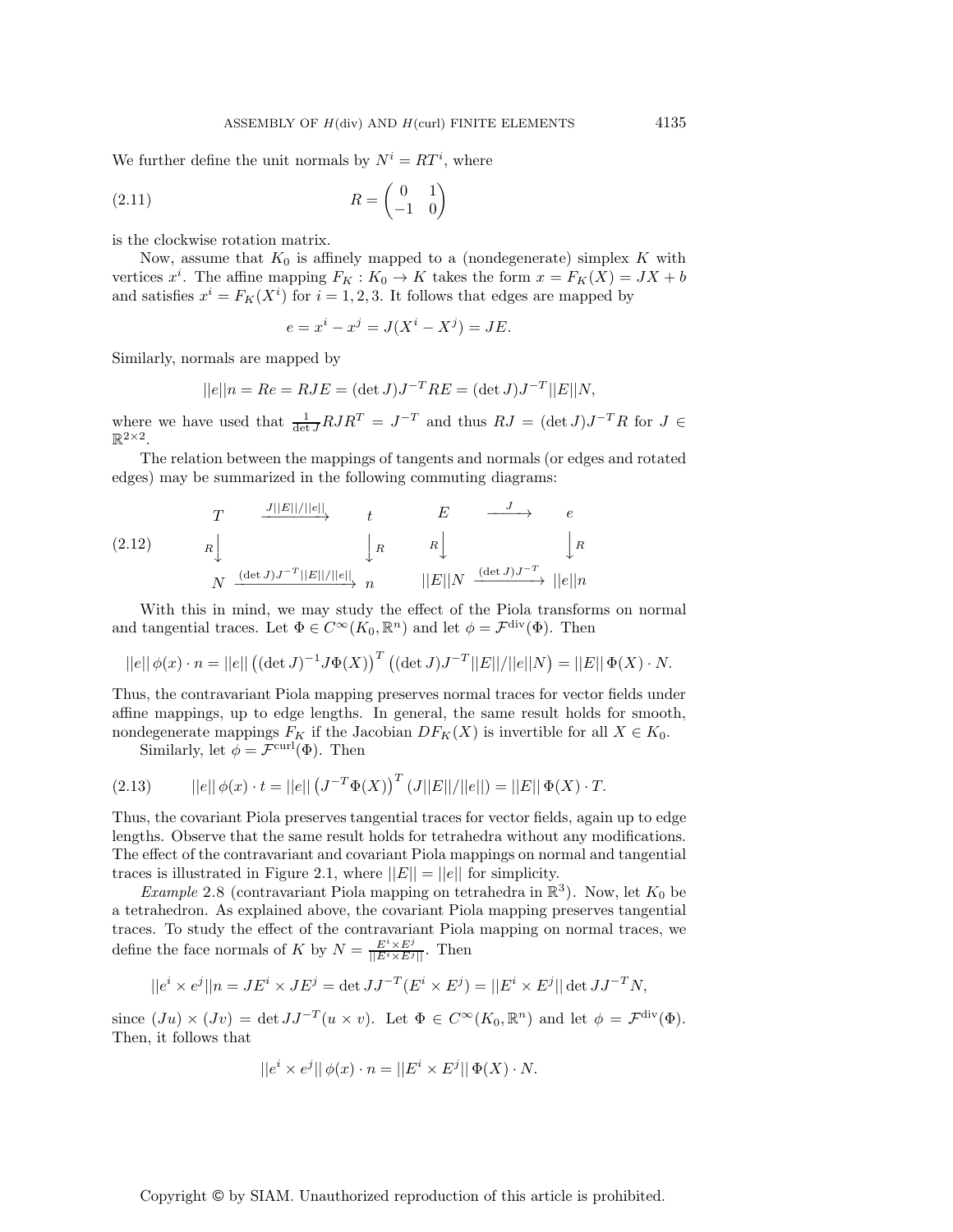

FIG. 2.1. Mapping two vector fields  $\Phi_n$  and  $\Phi_t$  between two triangles using the contravariant and covariant Piola mappings. The contravariant Piola mapping (above) preserves normal traces of vector fields, and the covariant Piola mapping (below) preserves tangential traces of vector fields. This means in particular that the contravariant Piola mapping maps tangents to tangents (which have a zero normal component), and that the covariant Piola mapping maps normals to normals (which have a zero tangential component). Note that this is somewhat counterintuitive; the contravariant H(div) Piola mapping always maps tangential fields to tangential fields but does not in general map normal fields to normal fields. However, in both cases the normal component (being zero and one, respectively) is preserved.

Thus, the contravariant Piola mapping preserves normal traces, up to the area of faces.

We finally remark that if  $J \in \mathbb{R}^{2 \times 2}$  defines a conformal, orientation-preserving map, the contravariant and covariant Piola mappings coincide. In  $\mathbb{R}^3$ , J must also be orthogonal for this to occur.

**3.**  $H$ **(div)** and  $H$ **(curl)** conforming finite elements. To construct  $H$ **(div)** and  $H(\text{curl})$  conforming finite element spaces, that is, discrete spaces  $V_h$  satisfying  $V_h \subset H(\text{div})$  or  $V_h \subset H(\text{curl})$ , one may patch together local function spaces (finite elements) and make an appropriate matching of degrees of freedom over shared element facets. Here, a facet denominates any geometric entity of positive codimension in the mesh (such as an edge of a triangle or an edge or face of a tetrahedron). In particular, one requires that degrees of freedom corresponding to normal traces match for  $H(\text{div})$  conforming discretizations and that tangential traces match for  $H(\text{curl})$ conforming discretizations.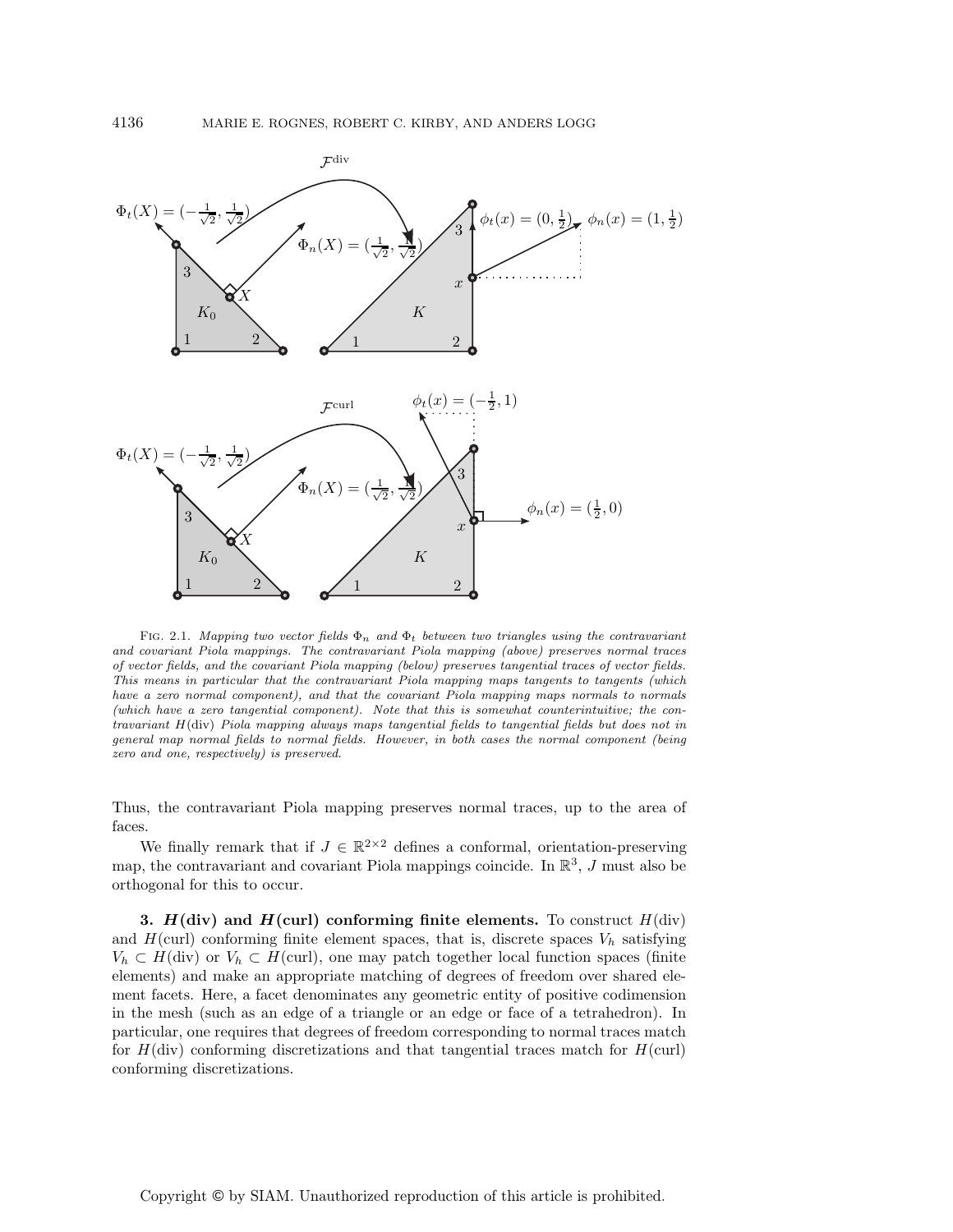Several families of finite element spaces with degrees of freedom chosen to facilitate this exist. For  $H(\text{div})$  on simplicial tessellations in two dimensions, the classical conforming families are those of Raviart and Thomas  $(RT_r, r = 0, 1, 2, ...)$  [34]; Brezzi, Douglas, and Marini (BDM<sub>r</sub>,  $r = 1, 2, \ldots$ ) [10]; and Brezzi et al. (BDFM<sub>r</sub>,  $r = 1, 2, \ldots$  [9]. The former two families were extended to three dimensions by Nédélec  $[29, 30]$ . However, the same notation will be used for the two- and threedimensional  $H(\text{div})$  element spaces here. For  $H(\text{curl})$ , there are the families of Nédélec of the first kind (NED<sub>r</sub>,  $r = 0, 1, 2, ...$ ) [29] and of the second kind (NED<sub>r</sub><sup>2</sup>,  $r =$  $1, 2, \ldots$  [30]. We summarize in Table 3.1 those  $H(\text{div})$  and  $H(\text{curl})$  conforming finite elements that are supported by FIAT and hence by FFC. In general, FFC can wield any finite element space that may be generated from a local basis through either of the aforedescribed mappings. In Table 3.2, we also summarize some basic approximation properties of these elements for later comparison with numerical results in section 6.

### Table 3.1

 $H(\text{div})$  and  $H(\text{curl})$  conforming finite elements on triangles and tetrahedra supported by FIAT and FFC for  $r \geq 1$ . When applicable, the elements are listed with their exterior calculus notation, along with their original references. Note that for  $K \subset \mathbb{R}^3$ , the Raviart-Thomas and Brezzi–Douglas–Marini elements are also known as the first and second kind  $H(\text{div})$  Nédélec (face) elements, respectively.

| Simplex                 | $H(\text{div})$ |                               |                              | $H$ (curl)             |                               |        |
|-------------------------|-----------------|-------------------------------|------------------------------|------------------------|-------------------------------|--------|
|                         | $BDM_r$         | $\mathcal{P}_r\Lambda^1(K)$   | [10]                         |                        |                               |        |
| $K\subset \mathbb{R}^2$ | $RT_{r-1}$      | $\mathcal{P}_r^-\Lambda^1(K)$ | $[34]$                       | $\mathrm{NED}_{r-1}^1$ |                               |        |
|                         | $BDFM_r$        |                               | $\left\lceil 9 \right\rceil$ |                        |                               |        |
|                         | $BDM_r$         | $\mathcal{P}_r\Lambda^2(K)$   | [30]                         |                        |                               |        |
| $K\subset\mathbb{R}^3$  | $RT_{r-1}$      | $\mathcal{P}_r^-\Lambda^2(K)$ | $[29]$                       | $\mathrm{NED}_{r-1}^1$ | $\mathcal{P}_r^-\Lambda^1(K)$ | $[29]$ |
|                         | $BDFM_r$        |                               |                              |                        |                               |        |

### Table 3.2

Approximation properties of the spaces from Table 3.1.  $C > 0$ ,  $r \geq 1$ ,  $1 \leq m \leq r$ .  $\Pi_h$  denotes the canonical interpolation operator, defined by the degrees of freedom, onto the element space in question. For simplicity, it is assumed that v is sufficiently smooth for the interpolation operators to be well-defined, and for the given norms to be bounded. For more details and sharper estimates; cf. [11, 28].

| Finite element                        | Interpolation estimates                         |                                                             |
|---------------------------------------|-------------------------------------------------|-------------------------------------------------------------|
| $\mathcal{P}_{r}\Lambda^{k}(\Omega)$  | $  v - \Pi_h v  _0 \leq C h^{m+1}   v  _{m+1},$ | $  v - \Pi_h v  _{\text{div, curl}} \leq C h^m   v  _{m+1}$ |
| $\mathcal{P}_r^{-} \Lambda^k(\Omega)$ | $  v - \Pi_h v  _0 \leq C h^m   v  _m,$         | $  v - \Pi_h v  _{\text{div, curl}} \leq C h^m   v  _{m+1}$ |
| $BDFM_r$                              | $  v - \Pi_h v  _0 \leq C h^m   v  _m,$         | $  v - \Pi_h v  _{\text{div}} \leq C h^m   v  _{m+1}$       |

For the reasons above, it is common to define the degrees of freedom for each of the elements in Table 3.1 as moments of either normal or tangential traces over element facets. However, one may alternatively consider point values of traces at suitable points on element facets (in addition to any internal degrees of freedom). Thus, the degrees of freedom for the lowest order Raviart–Thomas space on a triangle may be chosen as the normal components at the edge midpoints, and for the lowest order Brezzi–Douglas–Marini space, we may consider the normal components at two points on each edge (positioned symmetrically on each edge and not touching the vertices). This, along with the appropriate scaling by edge length, is how the degrees of freedom are implemented in FIAT.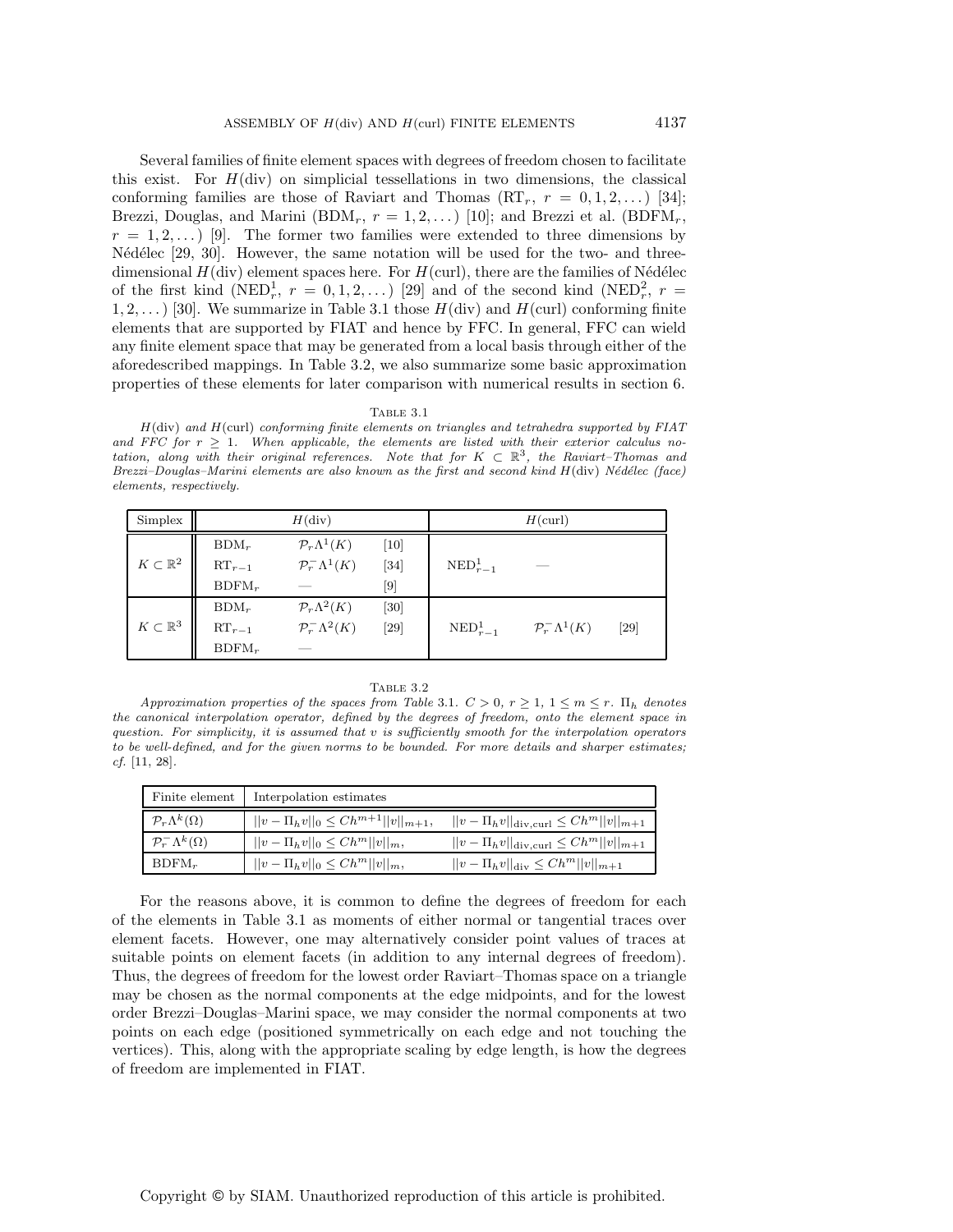## 4138 MARIE E. ROGNES, ROBERT C. KIRBY, AND ANDERS LOGG

**4. Representation of**  $H$ **(div) and**  $H$ **(curl) variational forms.** In this section, we discuss how multilinear forms on  $H(\text{div})$  or  $H(\text{curl})$  may be represented as a particular tensor contraction, allowing for precomputation of integrals on a reference element and thus efficient assembly of linear systems. We follow the notation from [20, 21] and extend the representation theorem from [21] for multilinear forms on  $H<sup>1</sup>$  and  $L<sup>2</sup>$  to  $H$ (div) and  $H$ (curl). The main new component is that we must use the appropriate Piola mapping to map basis functions from the reference element.

**4.1. Multilinear forms and their representation.** Let  $\Omega \subset \mathbb{R}^n$  and let  ${V_h^j}_{j=1}^{\rho}$  be a set of finite dimensional spaces associated with a tessellation  $\mathcal{T} = \{K\}$ of Ω. We consider the following canonical linear variational problem: Find  $u_h \in V_h^2$ such that

(4.1) 
$$
a(v, u_h) = L(v) \quad \forall v \in V_h^1,
$$

where a and L are bilinear and linear forms on  $V_h^1 \times V_h^2$  and  $V_h^1$ , respectively. Discretizing (4.1), one obtains a linear system  $AU = b$  for the degrees of freedom U of the discrete solution  $u_h$ .

In general, we shall be concerned with the discretization of a general multilinear form of arity  $\rho$ ,

(4.2) 
$$
a: V_h^1 \times V_h^2 \times \cdots \times V_h^{\rho} \to \mathbb{R}.
$$

Typically, the arity is  $\rho = 1$  (linear forms) or  $\rho = 2$  (bilinear forms), but forms of higher arity also appear (see [20]). For illustration purposes, we consider the discretization of the mixed Poisson problem (2.1) in the following example.

*Example* 4.1 (discrete mixed Poisson). Let  $\Sigma_h$  and  $W_h$  be discrete spaces approximating  $H(\text{div}; \Omega)$  and  $L^2(\Omega)$ , respectively. We may then write (2.1) in the canonical form (4.1) by defining

(4.3a) 
$$
a((\tau_h, v_h), (\sigma_h, u_h)) = \langle \tau_h, \sigma_h \rangle - \langle \text{div } \tau_h, u_h \rangle + \langle v_h, \text{div } \sigma_h \rangle,
$$

(4.3b) 
$$
L((\tau_h, v_h)) = \langle v_h, f \rangle
$$

for  $(\tau_h, v_h) \in V_h^1 = \Sigma_h \times W_h$  and  $(\sigma_h, u_h) \in V_h^2 = V_h^1$ .

To discretize the multilinear form (4.2), we let  $\{\phi_k^j\}_{k=1}^{N_j}$  denote a basis for  $V_h^j$  for  $j = 1, 2, \ldots, \rho$  and we define the global tensor

(4.4) 
$$
A_i = a(\phi_{i_1}^1, \phi_{i_2}^2, \dots, \phi_{i_\rho}^\rho),
$$

where  $i = (i_1, i_2, \ldots, i_\rho)$  is a multi-index. Throughout, j, k denote simple indices. If the multilinear form is defined as an integral over  $\Omega = \bigcup_{K \in \mathcal{T}_h} K$ , the tensor A may be computed by assembling the contributions from all elements,

(4.5) 
$$
A_i = a(\phi_{i_1}^1, \phi_{i_2}^2, \dots, \phi_{i_\rho}^\rho) = \sum_{K \in \mathcal{T}_h} a^K(\phi_{i_1}^1, \phi_{i_2}^2, \dots, \phi_{i_\rho}^\rho),
$$

where  $a^K$  denotes the contribution from element K. We further let  $\{\phi_k^{K,j}\}_{k=1}^{n_j}$  denote the local finite element basis for  $V_h^j$  on K and define the *element tensor*  $A_K^{K}$  by

(4.6) 
$$
A_i^K = a^K(\phi_{i_1}^{K,1}, \phi_{i_2}^{K,2}, \dots, \phi_{i_\rho}^{K,\rho}).
$$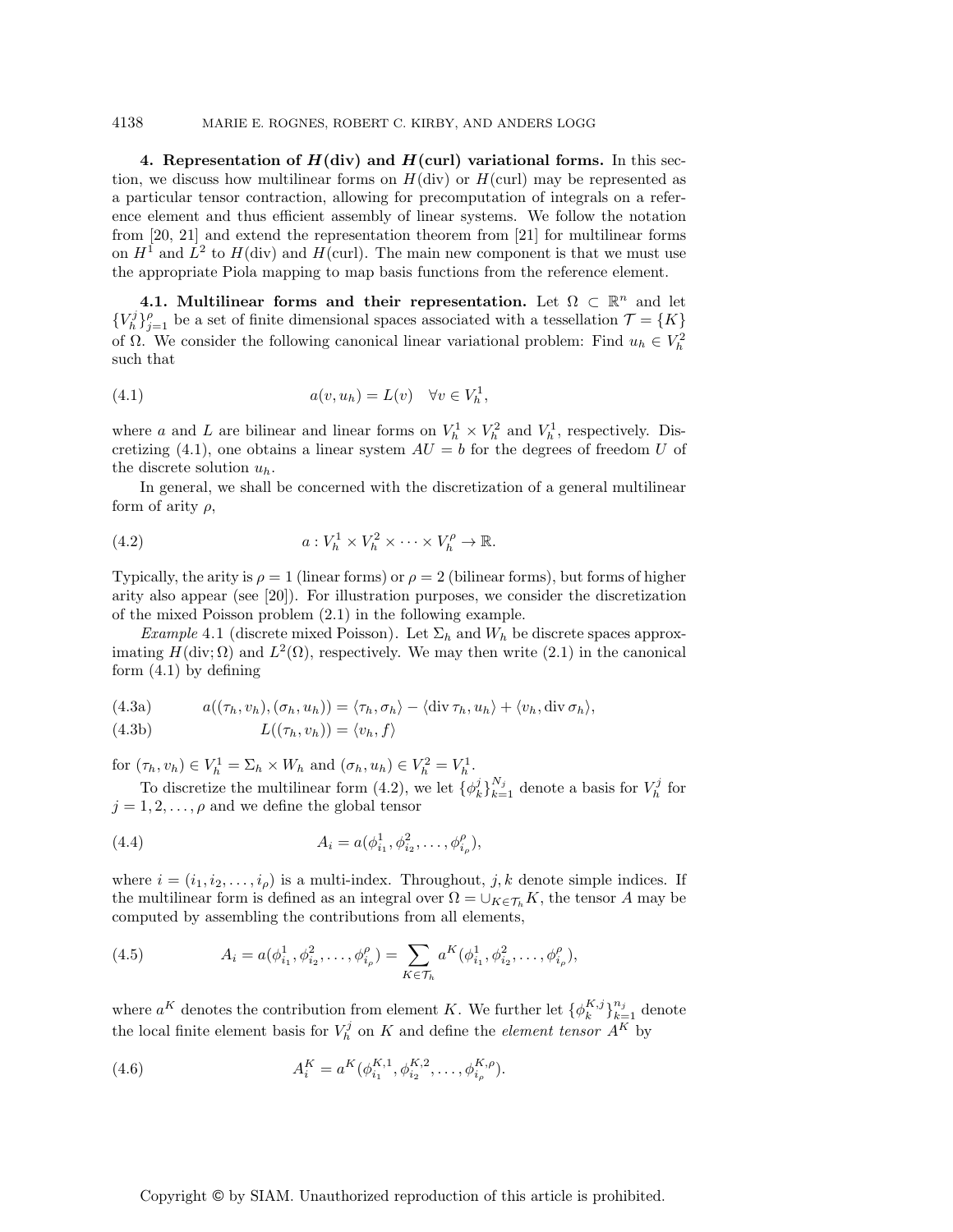The assembly of the global tensor A thus reduces to the computation of the element tensor  $A^K$  on each element K and the insertion of the entries of  $A^K$  into the global tensor A.

In [21], it was shown that if the local basis on each element  $K$  may be obtained as the image of a basis on a *reference element*  $K_0$  by the standard (affine) isomorphism  $\mathcal{F}_K : H^1(K_0) \to H^1(K)$ , then the element tensor  $A^K$  may be represented as a tensor contraction of a *reference tensor*  $A^0$ , depending only on the form a and the reference basis, and a *geometry tensor*  $G_K$ , depending on the geometry of the particular element  $K$ ,

$$
(4.7) \t\t A_i^K = A_{i\alpha}^0 G_K^{\alpha},
$$

with summation over the multi-index  $\alpha$ . It was further demonstrated in [21] that this representation may significantly reduce the operation count for computing the element tensor compared to standard evaluation schemes based on quadrature.

Below, we extend the representation (4.7) to hold not only for bases that may be affinely mapped from a reference element, but also for finite element spaces that must be transformed by a Piola mapping.

**4.2. A representation theorem.** We now state the general representation theorem for multilinear forms on  $H^1$ ,  $H(\text{curl})$ ,  $H(\text{div})$  (and  $L^2$ ). Instead of working out the details of the proof here, we refer the reader to the proof presented in [21] for  $H<sup>1</sup>$ , and we illustrate the main points for  $H(\text{div})$  and  $H(\text{curl})$  by a series of examples.

THEOREM 4.2. Let  $K_0 \subset \mathbb{R}^n$  be a reference element and let  $F_K : K_0 \to K =$  $F_K(K_0)$  *be a nondegenerate, affine mapping with Jacobian J<sub>K</sub>. For*  $j = 1, 2, \ldots, \rho$ *, let*  ${\{\phi_k^{K,j}\}}_k$  denote a basis on K generated from a reference basis  ${\{\Phi_k^j\}}_k$  on  $K_0$ , that is,  $\phi_k^{K,j} = \mathcal{F}_K^j(\Phi_k^j)$ , where  $\mathcal{F}_K^j$  is either of the mappings defined by (2.8), (2.9)*, or* (2.10)*. Then there exists a reference tensor*  $A_i^0$ , independent of K, and a geometry tensor  $G_K$  such that  $A^K = A^0 : G_K$ , that is,

(4.8)  $A_i^K = \sum_{i=1}^{K} A_i^* = \sum_{i=1}^{K} A_i^* = \sum_{i=1}^{K} A_i^* = \sum_{i=1}^{K} A_i^* = \sum_{i=1}^{K} A_i^* = \sum_{i=1}^{K} A_i^* = \sum_{i=1}^{K} A_i^* = \sum_{i=1}^{K} A_i^* = \sum_{i=1}^{K} A_i^* = \sum_{i=1}^{K} A_i^* = \sum_{i=1}^{K} A_i^* = \sum_{i=1}^{K} A_i^* = \sum_{i=1}^{K} A_i^* = \sum_{i=1}^{K} A_i^* =$  $\alpha \in \mathcal{A}$  $A^0_{i\alpha}G^\alpha_K \quad \forall i \in \mathcal{I},$ 

*for a set of* primary indices I *and* secondary indices A*. In fact, the reference tensor* A<sup>0</sup> *takes the following canonical form:*

(4.9) 
$$
A_{i\alpha}^{0} = \sum \int_{K_{0}} \prod_{j} D_{X}^{(\cdot)} \Phi_{(\cdot)}^{j}[(\cdot)] dX;
$$

*that is, it is the sum of integrals of products of basis function components and their derivatives on the reference element*  $K_0$ *, and the geometry tensor*  $G_K$  *is the outer product of the coefficients*  $c_{(-)}$  *of any weight functions with a tensor that depends only on the Jacobian*  $J_K$ ,

(4.10) 
$$
G_K^{\alpha} = \prod c_{(\cdot)} \frac{|\det J_K|}{(\det J_K)^{\gamma}} \sum \prod \frac{\partial X_{(\cdot)}}{\partial x_{(\cdot)}} \prod \frac{\partial x_{(\cdot)}}{\partial X_{(\cdot)}},
$$

*for some integer*  $\gamma$ *.* 

**4.3. Examples.** To this end, we start by considering the vector-valued  $L^2(\Omega)$ inner product, defining a bilinear form:

(4.11) 
$$
a(v, u) = \int_{\Omega} v \cdot u \, dx.
$$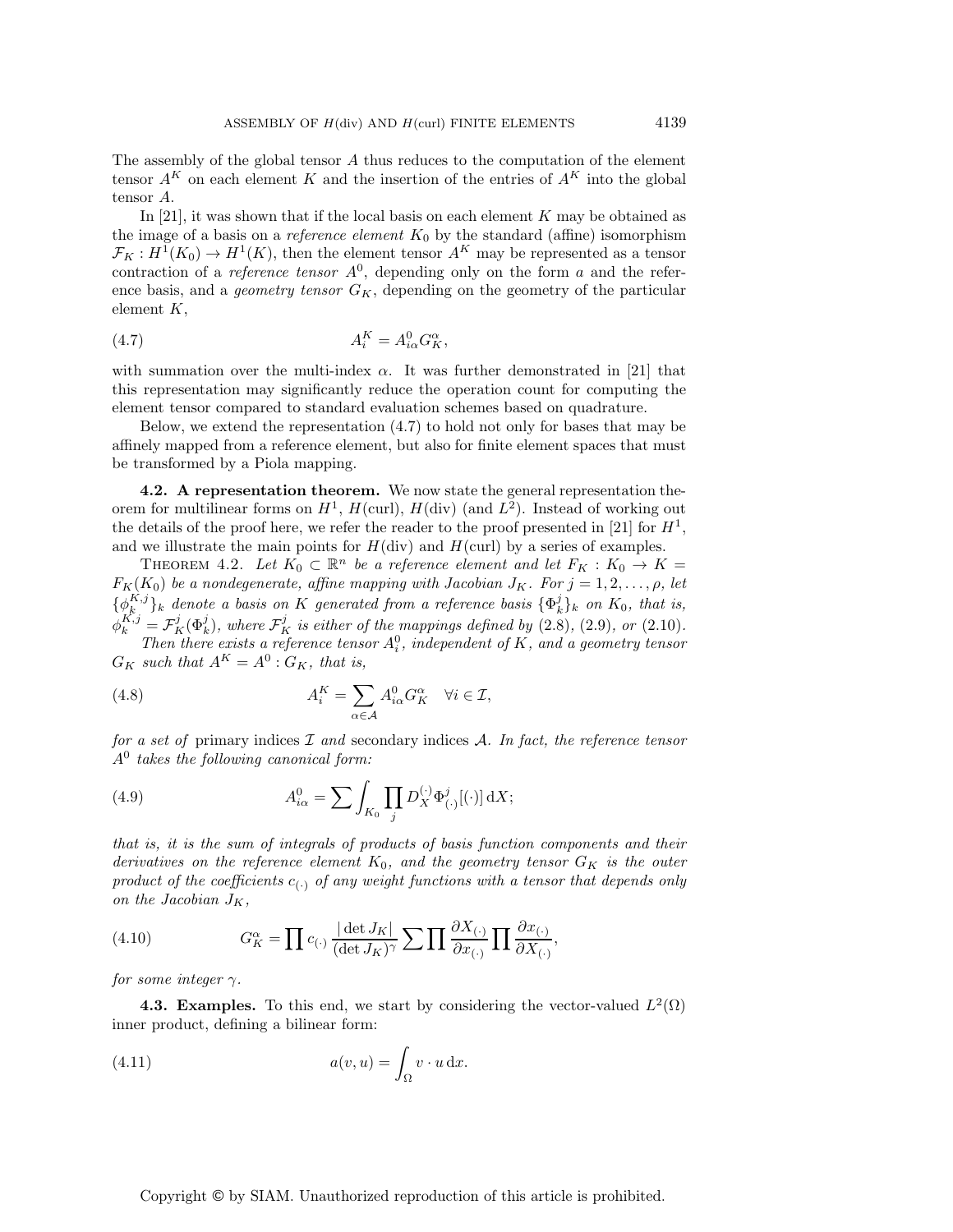In the following, we let  $x$  denote coordinates on  $K$  and we let  $X$  denote coordinates on the reference element  $K_0$ .  $F_K$  is an affine mapping from  $K_0$  to K, that is,  $x = F_K(X) = J_K X + x_K$ . We further let  $\phi^K$  denote a field on K obtained as the image of a field  $\Phi$  on the reference element  $K_0$ ,  $\phi^K = \mathcal{F}_K^{(\cdot)}(\Phi)$ . We aim to illustrate the differences and similarities of the representations of the mass matrix for different choices of mappings  $\mathcal{F}_K$ , in particular, affine, contravariant Piola, and covariant Piola.

*Example* 4.3 (the mass matrix with affinely mapped basis). Let  $\mathcal{F}_K$  be the affine mapping,  $F_K(\Phi) = \Phi \circ F_K^{-1}$ . Then, the element matrix  $A^K$  for (4.11) is given by

(4.12) 
$$
A_i^K = \int_K \phi_{i_1}^{K,1}(x) \cdot \phi_{i_2}^{K,2}(x) dx = |\det J_K| \int_{K_0} \Phi_{i_1}^1[\beta](X) \Phi_{i_2}^2[\beta](X) dX,
$$

where we use  $\Phi[\beta]$  to denote component  $\beta$  of the vector-valued function  $\Phi$  and implicit summation over the index  $\beta$ . We may thus represent the element matrix as the tensor contraction (4.7) with reference and geometry tensors given by

$$
A_i^0 = \int_{K_0} \Phi_{i_1}^1[\beta](X) \Phi_{i_2}^2[\beta](X) dX,
$$
  

$$
G^K = |\det J_K|.
$$

We proceed to examine the representation of the mass matrix when the basis functions are transformed with the contravariant and the covariant Piola transforms.

*Example* 4.4 (the mass matrix with contravariantly mapped basis). Let  $\mathcal{F}_K^{\text{div}}$  be the contravariant Piola mapping,

$$
\mathcal{F}_K^{\text{div}}(\Phi) = \frac{1}{\det J_K} J_K \Phi \circ F_K^{-1}.
$$

Then, the element matrix  $A^K$  for (4.11) is given by

$$
A_i^K = \int_K \phi_{i_1}^{K,1}(x) \cdot \phi_{i_2}^{K,2}(x) dx
$$
  
= 
$$
\frac{|\det J_K|}{(\det J_K)^2} \frac{\partial x_\beta}{\partial X_{\alpha_1}} \frac{\partial x_\beta}{\partial X_{\alpha_2}} \int_{K_0} \Phi_{i_1}^1[\alpha_1](X) \Phi_{i_2}^2[\alpha_2](X) dX.
$$

We may thus represent the element matrix as the tensor contraction  $(4.7)$  with reference and geometry tensors given by

$$
A_{i\alpha}^{0} = \int_{K_{0}} \Phi_{i_{1}}^{1} [\alpha_{1}](X) \Phi_{i_{2}}^{2} [\alpha_{2}](X) dX,
$$
  

$$
G_{\alpha}^{K} = \frac{|\det J_{K}|}{(\det J_{K})^{2}} \frac{\partial x_{\beta}}{\partial X_{\alpha_{1}}} \frac{\partial x_{\beta}}{\partial X_{\alpha_{2}}}.
$$

*Example* 4.5 (the mass matrix with covariantly mapped basis). Let  $\mathcal{F}_K^{\text{curl}}$  be the covariant Piola mapping,

$$
\mathcal{F}_K^{\operatorname{curl}}(\Phi)=J_K^{-T}\Phi\circ F_K^{-1}.
$$

Then, the element tensor (matrix)  $A<sup>K</sup>$  for (4.11) is given by

$$
A_i^K = \int_K \phi_{i_1}^{K,1}(x) \cdot \phi_{i_2}^{K,2}(x) dx
$$
  
=  $|\det J_K| \frac{\partial X_{\alpha_1}}{\partial x_\beta} \frac{\partial X_{\alpha_2}}{\partial x_\beta} \int_{K_0} \Phi_{i_1}^1[\alpha_1](X) \Phi_{i_2}^2[\alpha_2](X) dX.$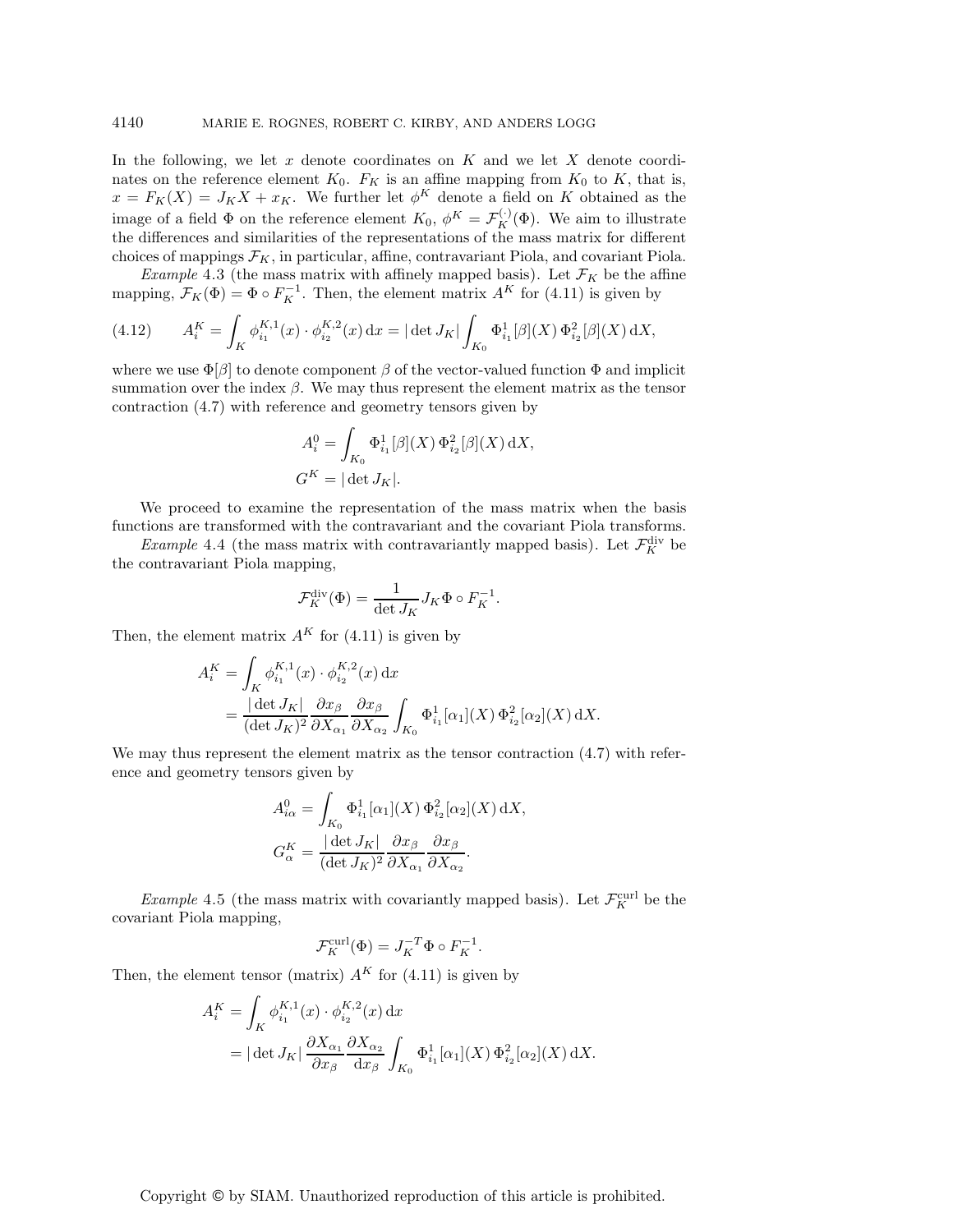We may thus represent the element matrix as the tensor contraction (4.7) with reference and geometry tensors given by

$$
A_{i\alpha}^{0} = \int_{K_{0}} \Phi_{i_{1}}^{1} [\alpha_{1}](X) \Phi_{i_{2}}^{2} [\alpha_{2}](X) dX,
$$
  

$$
G_{\alpha}^{K} = |\det J_{K}| \frac{\partial X_{\alpha_{1}}}{\partial x_{\beta}} \frac{\partial X_{\alpha_{2}}}{\partial x_{\beta}}.
$$

We observe that the representation of the mass matrix differs for affine, contravariant Piola, and covariant Piola. In particular, the geometry tensor is different for each mapping, and the reference tensor has rank two for the affine mapping, but rank four for the Piola mappings. We also note that the reference tensor for the mass matrix in the case of the covariant Piola mapping transforms in the same way as the reference tensor for the stiffness matrix in the case of an affine mapping (see [21]).

It is important to consider the storage requirements for this tensor contraction approach and when other approaches might be appropriate. For either the  $H(\text{div})$ or  $H$ (curl) mass matrix, for example, the reference tensor  $A<sup>0</sup>$  has rank four (two indices for vector components and two for basis functions). As such, the storage requirements for  $A^0$  are  $d^2n^2$ , where  $d = 2, 3$  is the spatial dimension and n is the number of reference element basis functions. We also note that  $n = \mathcal{O}(r^d)$ , where r is the polynomial degree. Storing  $A^0$  is thus comparable to storing  $d^2$  element mass matrices. This is a modest, fixed amount of storage, independent of the mesh. The tensor contraction may be computed in several different ways. The default option used by FFC is to generate straightline code for performing the contraction of  $A^0$ and  $G<sup>K</sup>$ . Alternatively, one may also consider  $A<sup>0</sup>$  being stored in memory as an array and applied via BLAS. In the first case, the size of generated code can become a problem for complex forms or high-order methods, although this is not as large of a problem in the second case. The geometry tensor,  $G<sup>K</sup>$ , must be computed for each element of the mesh. For either the contravariant or covariant case,  $G^K$  is a  $d \times d$ array and so is comparable to storing the cell Jacobian for each cell of the mesh. For more complicated forms, storing  $G<sup>K</sup>$  for each cell can become more expensive. However, FFC currently stores only one such  $G<sup>K</sup>$  at a time, interleaving construction of  $G<sup>K</sup>$  and its multiplication by  $A<sup>0</sup>$ . For more complicated bilinear forms (such as ones involving multiple material coefficients), the memory requirements of  $A<sup>0</sup>$  and  $G<sup>K</sup>$  both grow with the polynomial degree, which can lead to inefficiency relative to a more traditional, quadrature-based approach. For a thorough study addressing some of these issues, we refer the reader to [32].

FFC is typically used to form a global sparse matrix, but for high-degree elements, static condensation or matrix-free approaches will be more appropriate. This is a result of the large number of internal degrees of freedom being stored in the sparse matrix and is an artifact of assembling a global matrix rather than our tensor contraction formulation as such.

We conclude by demonstrating how the divergence term from (4.3) is transformed with the contravariant Piola (being the relevant mapping for  $H(\text{div})$ ).

*Example* 4.6 (divergence term). Let  $\mathcal{F}_K$  be the affine mapping, let  $\mathcal{F}_K^{\text{div}}$  be the contravariant Piola mapping, and consider the bilinear form

(4.13) 
$$
a(v, \sigma) = \int_{K} v \operatorname{div} \sigma \operatorname{dx}
$$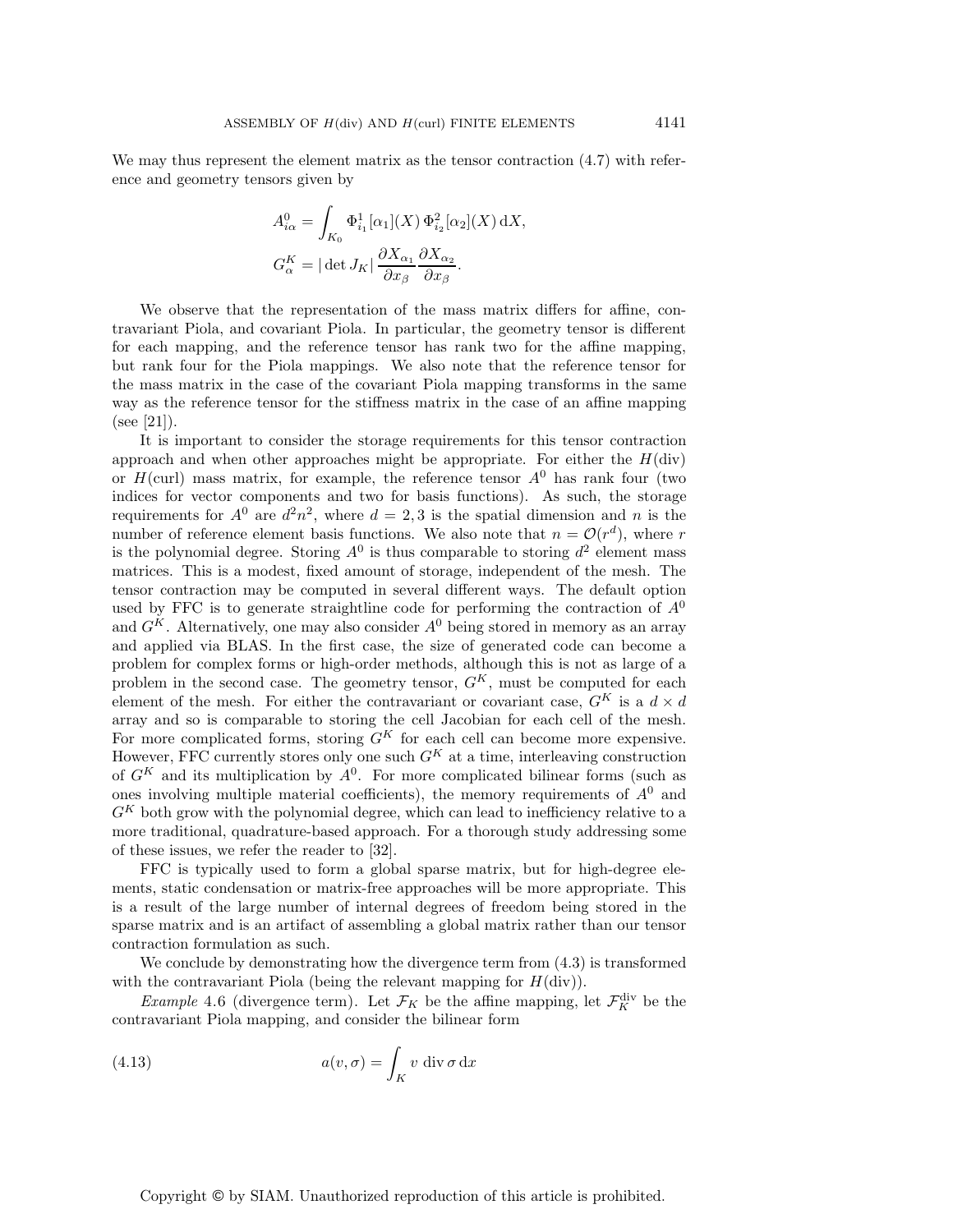for  $(v, \sigma) \in V^1 \times V^2$ . Then, if  $\phi^{K,1} = \mathcal{F}_K(\Phi^1)$  and  $\phi^{K,2} = \mathcal{F}_K^{\text{div}}(\Phi^2)$ , the element matrix  $A^K$  for (4.13) is given by

$$
A^K_i=\int_K \phi^{K,1}_{i_1}~\operatorname{div}\phi^{K,2}_{i_2}\operatorname{d}\! x=\frac{|\det J_K|}{\det J_K}\frac{\partial x_\beta}{\partial X_{\alpha_1}}\frac{\partial X_{\alpha_2}}{\partial x_\beta}\int_{K_0}\Phi^1_{i_1}\frac{\partial\Phi^2_{i_2}[\alpha_1]}{\partial X_{\alpha_2}}\operatorname{d}\! X.
$$

Noting that  $\frac{\partial x_\beta}{\partial X_{\alpha_1}}$  $\frac{\partial X_{\alpha_2}}{\partial x_{\beta}} = \delta_{\alpha_1 \alpha_2}$ , we may simplify to obtain

$$
A^K_i=\frac{|\det J_K|}{\det J_K}\int_{K_0}\Phi^1_{i_1}\,\frac{\partial\Phi^2_{i_2}[\alpha_1]}{\partial X_{\alpha_1}}\,\mathrm{d} X=\pm\int_{K_0}\Phi^1_{i_1}\,\operatorname{div}\Phi^2_{i_2}\,\mathrm{d} X.
$$

We may thus represent the element matrix as the tensor contraction (4.7) with reference and geometry tensors given by

$$
A_i^0 = \int_{K_0} \Phi_{i_1}^1 \operatorname{div} \Phi_{i_2}^2 \mathrm{d}X,
$$
  

$$
G_{\alpha}^K = \pm 1.
$$

The simplification in the final example is a result of the isomorphism, induced by the contravariant Piola transform, between  $H(\text{div}, K_0)$  and  $H(\text{div}, K)$ . FFC takes special care of such and similar simplifications.

**5. Assembling** *H***(div) and** *H***(curl) elements.** To guarantee global continuity with Piola-mapped elements, special care has to be taken with regard to the numbering and orientation of geometric entities, in particular the interplay between local and global orientation. This is well known, but is rarely discussed in the standard references, though some details may be found in [28, 35]. We discuss here some of these issues and give a strategy for dealing with directions of normals and tangents that simplifies assembly over  $H(\text{div})$  and  $H(\text{curl})$ . In fact, we demonstrate that one may completely remove the need for contending with directions by using an appropriate numbering scheme for the simplicial mesh.

**5.1. Numbering scheme.** The numbering and orientation of geometric entities in FFC follows the UFC specification [3]. In short, the numbering scheme works as follows. A global index is assigned to each vertex of the tessellation  $\mathcal{T}_h$  (consisting of triangles or tetrahedra). If an edge adjoins two vertices  $v_i$  and  $v_j$ , we define the direction of the edge as going from vertex  $v_i$  to vertex  $v_j$  if  $i < j$ . This gives a unique orientation of each edge. The same convention is used locally to define the directions of the local edges on each element. Thus, if an edge adjoins the first and second vertices of a tetrahedron, then the direction is from the first to the second vertex. A similar numbering strategy is employed for faces. The key now is to require that the vertices of each element are always ordered based on the their global indices.

For illustration, consider first the two-dimensional case. Let  $K_0$  be the UFC reference triangle, that is, the triangle defined by the vertices  $\{(0,0), (1,0), (0,1)\}.$ Assume that  $K = F_K(K_0)$  and  $K' = F_{K'}(K_0)$  are two physical triangles sharing an edge e with normal n. If e adjoins vertices  $v_i$  and  $v_j$  and is directed from  $v_i$  to  $v_j$ , it follows from the numbering scheme that  $i < j$ . Since the vertices of both K and K' are ordered based on their global indices, and the local direction (as seen from K or K ) of an edge is based on the local indices of the vertices adjoining that edge, this means that the local direction of the edge  $e$  will agree with the global direction, both for  $K$  and  $K'$ . Furthermore, if we define edge normals as clockwise rotated tangents,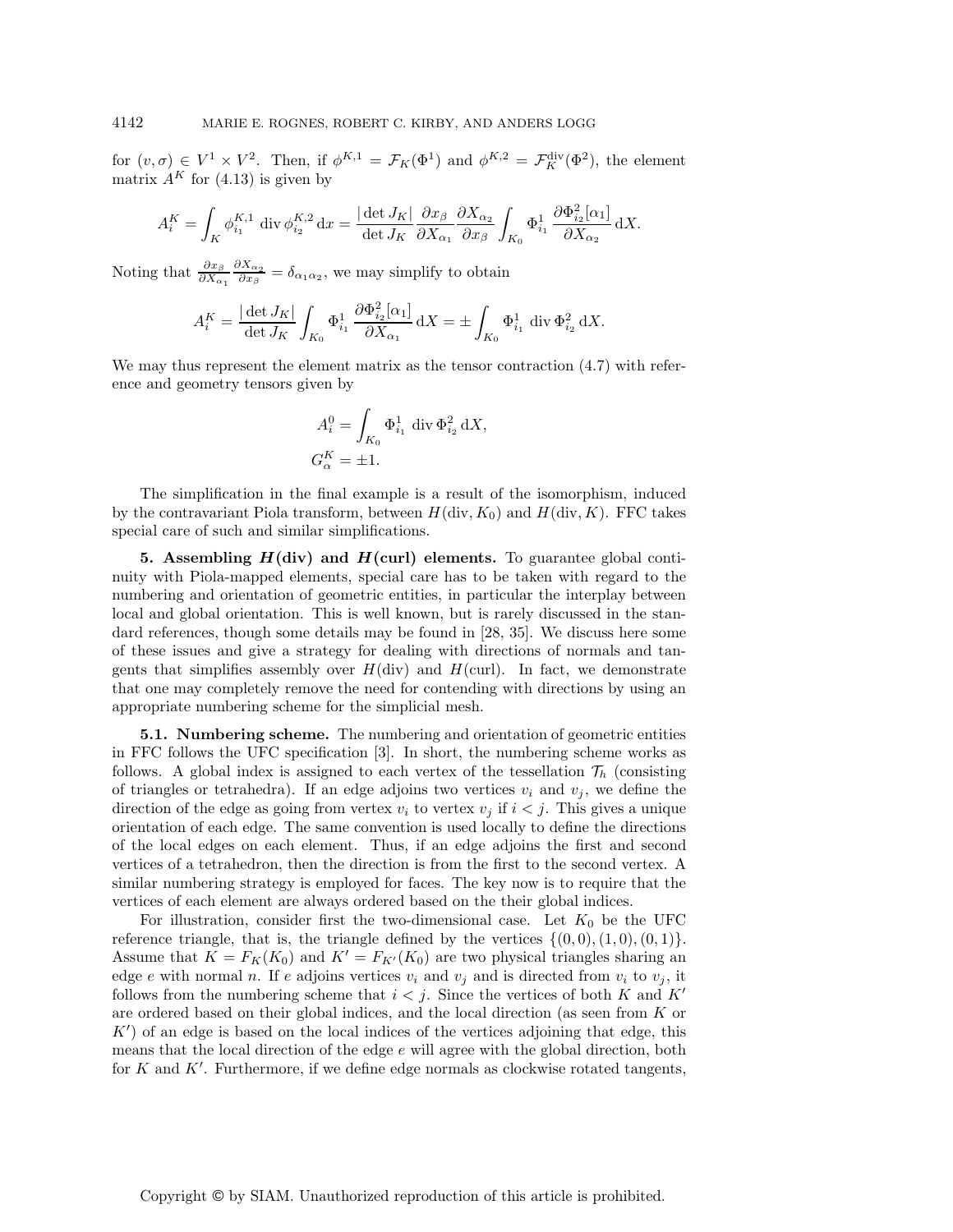

Fig. 5.1. Two adjacent triangles will always agree on the direction of a common edge tangent or normal. The two triangles in the figure share a common edge between the global vertices  $v_{20}$ and  $v_{50}$ . These two vertices have different local indices for K (1, 2) and K' (2, 3), but the ordering convention, local numbering according to ascending global indices, ensures that both triangles agree on the direction of the common edge e.

 $K$  and  $K'$  will agree on the direction of the normal of the common edge. The reader is encouraged to consult Figure 5.1 for an illustration.

The same argument holds for the direction of edges and face normals in three dimensions. In particular, if face normals are consistently defined in terms of edges, it is straightforward to ensure a common direction. Consider two tetrahedra K and K' sharing a face f, defined by three vertices  $v_{i_1}, v_{i_2}, v_{i_3}$  such that  $i_1 < i_2 < i_3$ . Clearly,  $v_{i_1}$  will be the vertex with the lowest index of the face f for both K and K'. Furthermore, each of the two edges that adjoin  $v_{i_1}$ , that is, the edge from  $v_{i_1}$  to  $v_{i_2}$ and the edge from  $v_{i_1}$  to  $v_{i_3}$ , has a unique direction by the previous arguments. These two edges can therefore define consistent tangential directions of the face. Taking the normalized cross-product of these edges gives a consistent face normal. This is the approach used by FIAT/FFC. As a consequence, two adjacent tetrahedra sharing a common face will always agree on the direction of the tangential and normal directions of that face. This is illustrated in Figure 5.2.

We emphasize that the numbering scheme above does not result in a consistent orientation of the boundary of each element. It does, however, ensure that two adjacent elements sharing a common edge or face will always agree on the orientation of that edge or face. In addition to facilitating the treatment of tangential and normal traces, a unique orientation of edges and faces simplifies assembly of higher order Lagrange elements. A similar numbering scheme is proposed in the monograph [28] for tetrahedra in connection with  $H(\text{curl})$  finite elements. Also, we note that the numbering scheme and the consistent facet orientation that follows render only one reference element necessary, in contrast to the approach of [2].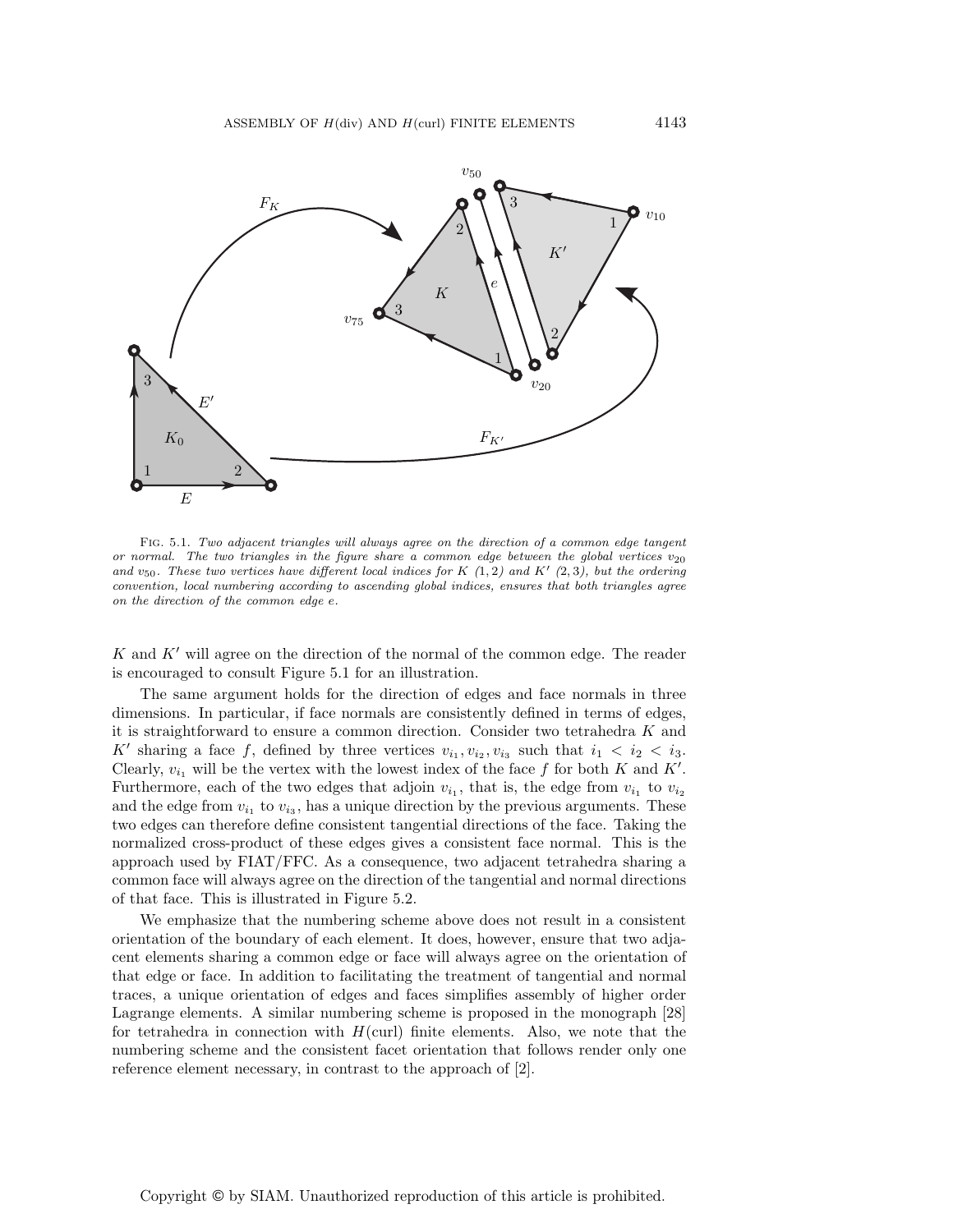

Fig. 5.2. Two adjacent tetrahedra will always agree on the direction of a common edge tangent or face normal. The two tetrahedra in the figure share a common face defined by the global vertices  $v_{20}$ ,  $v_{50}$ , and  $v_{75}$ . These three vertices have different local indices for K (2, 3, 4) and K' (1, 2, 3), but the ordering convention, local numbering according to ascending global indices, ensures that both triangles agree on the direction of the common edges. In particular, the two tetrahedra agree on the directions of the first two edges of the common face and the direction of the face normal  $n \propto e_1 \times e_2 = e'_1 \times e'_2.$ 

**5.2. Mapping nodal basis functions.** Next, we show how this numbering scheme and the FIAT choice of degrees of freedom give the necessary  $H(\text{div})$  or  $H(\text{curl})$  continuity. Assume that we have defined a set of nodal basis functions on  $K_0$ , that is,  $\{\Phi_i\}_{i=1}^n$  such that

$$
\ell_i(\Phi_j) = \delta_{ij}, \quad i, j = 1, 2, \dots, n,
$$

for a set of degrees of freedom  $\{\ell_i\}_{i=1}^n$ . These basis functions are mapped to two physical elements K and K' by an appropriate transformation  $\mathcal F$  (contravariant or covariant Piola), giving a set of functions on  $K$  and  $K'$ , respectively. We demonstrate below that as a consequence of the above numbering scheme, these functions will indeed be the restrictions to  $K$  and  $K'$  of an appropriate global nodal basis.

Consider  $H(\text{curl})$  and a global degree of freedom  $\ell$  defined as the tangential component at a point  $x$  on a global edge  $e$  with tangent  $t$ , weighted by the length of the edge e,

$$
\ell(v) = \|e\| v(x) \cdot t = v(x) \cdot e.
$$

Let  $\mathcal{F}^{\text{curl}}$  be the covariant Piola mapping as before and let  $\phi^K$  and  $\phi^{K'}$  be two basis functions on K and K' obtained as the mappings of two nodal basis functions, say,  $\Phi$ and  $\Phi'$ , on  $K_0$ ,

$$
\phi^K = \mathcal{F}_K^{\operatorname{curl}}(\Phi) \quad \text{ and } \quad \phi^{K'} = \mathcal{F}_{K'}^{\operatorname{curl}}(\Phi').
$$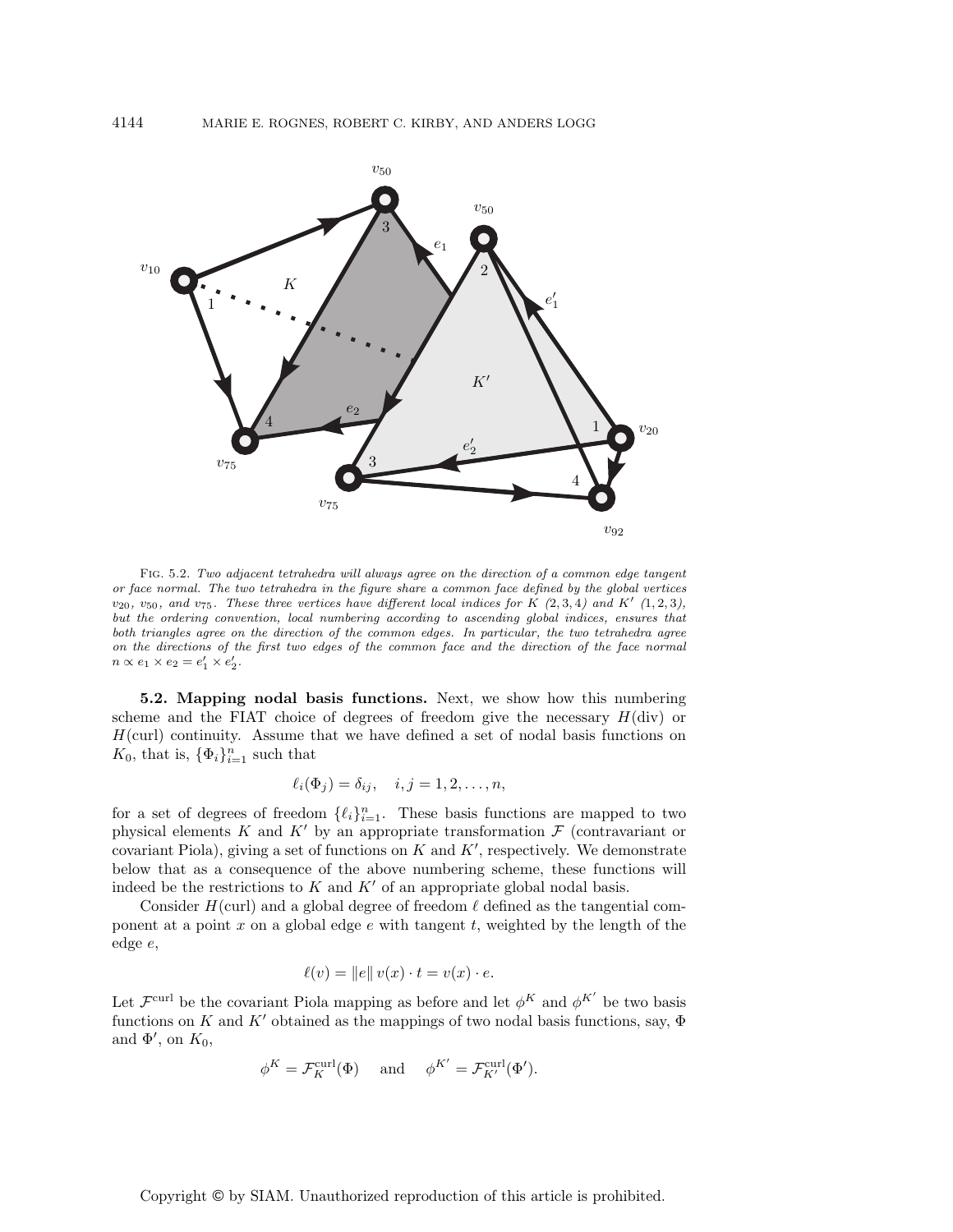Assume further that  $\Phi$  is the nodal basis function corresponding to evaluation of the tangential component at the point  $X \in K_0$  along the edge E, and that  $\Phi'$  is the nodal basis function corresponding to evaluation of the tangential component at the point  $X' \in K_0$  along the edge E'. Then, if  $x = F_K(X) = F_{K'}(X')$ , the covariant Piola mapping ensures that

 $\phi^K(x) \cdot e = \Phi(X) \cdot E = 1$  and  $\phi^{K'}(x') \cdot e' = \Phi'(X') \cdot E' = 1$ .

Thus, since  $e = e'$ , it follows that

$$
\ell(\phi^K) = \ell(\phi^{K'}).
$$

Continuity for  $H(\text{div})$  may be demonstrated similarly.

In general, FFC allows elements for which the nodal basis on the reference element  $K_0$  is mapped exactly to the nodal basis for each element K under some mapping  $F$ , whether this be affine change of coordinates or one of the Piola transformations. While this enables a considerable range of elements, as considered in this paper, it leaves out many other elements of interest. As an example, the Hermite triangle or tetrahedron [13] does not transform equivalently. The Hermite triangle has degrees of freedom which are point values at the vertices and the barycenter, and the partial derivatives at each vertex. Mapping the basis function associated with a vertex point value affinely yields the correct basis function for  $K$ , but not for the derivative basis functions. A simple calculation shows that a function with unit  $x$ -derivative and vanishing y-derivative at a point generally maps to a function for which this is not the case. In fact, the function value basis functions transform affinely, but the pairs of derivative basis functions at each vertex must be transformed together; that is, a linear combination of their image yields the correct basis functions.

Examples of other elements requiring more general types of mappings include the scalar-valued Argyris and Morley elements as well as the Arnold–Winther symmetric elasticity element [7] and the Mardal–Tai–Winther element for Darcy–Stokes flow [27]. Recently, a special-purpose mapping for the Argyris element has been developed by Domínguez and Sayas  $[14]$ , and we are generalizing this work as an extension of the FIAT project as outlined below.

If  $\{\Phi_i\}$  is the reference finite element basis and  $\{\phi_i^K\}_i$  is the physical finite element basis, then equivalent elements satisfy  $\phi_i^K = \mathcal{F}_K(\Phi_i)$  for each i. If the elements are not equivalent under  $\mathcal{F}_K$ , then  $\{\phi_i^K\}_i$  and  $\{\mathcal{F}_K(\Phi_i)\}_i$  form two different bases for the polynomial space. Consequently, there exists a matrix  $M^K$  such that  $\phi_i^K$  $\sum_{i} M_{ij}^K \mathcal{F}_K(\Phi_j)$ . In the future, we hope to extend FIAT to construct this matrix M and FFC to make use of it in constructing variational forms, further extending the range of elements available to users.

**5.3.** A note about directions. An alternative orientation of shared facets gives rise to a special case of such transformations. It is customary to direct edges in a fashion that gives a consistent orientation of the boundary of each triangle. However, this would mean that two adjacent triangles may disagree on the direction of their common edge. In this setting, normals would naturally be directed outward from each triangle, which again would imply that two adjacent triangles disagree on the direction of the normal on a common edge. It can be demonstrated that it is then more appropriate to define the contravariant Piola mapping in the following slightly modified form:

$$
\mathcal{F}^{\text{div}}(\Phi) = \frac{1}{|\det J_K|} J_K \Phi \circ F_K^{-1};
$$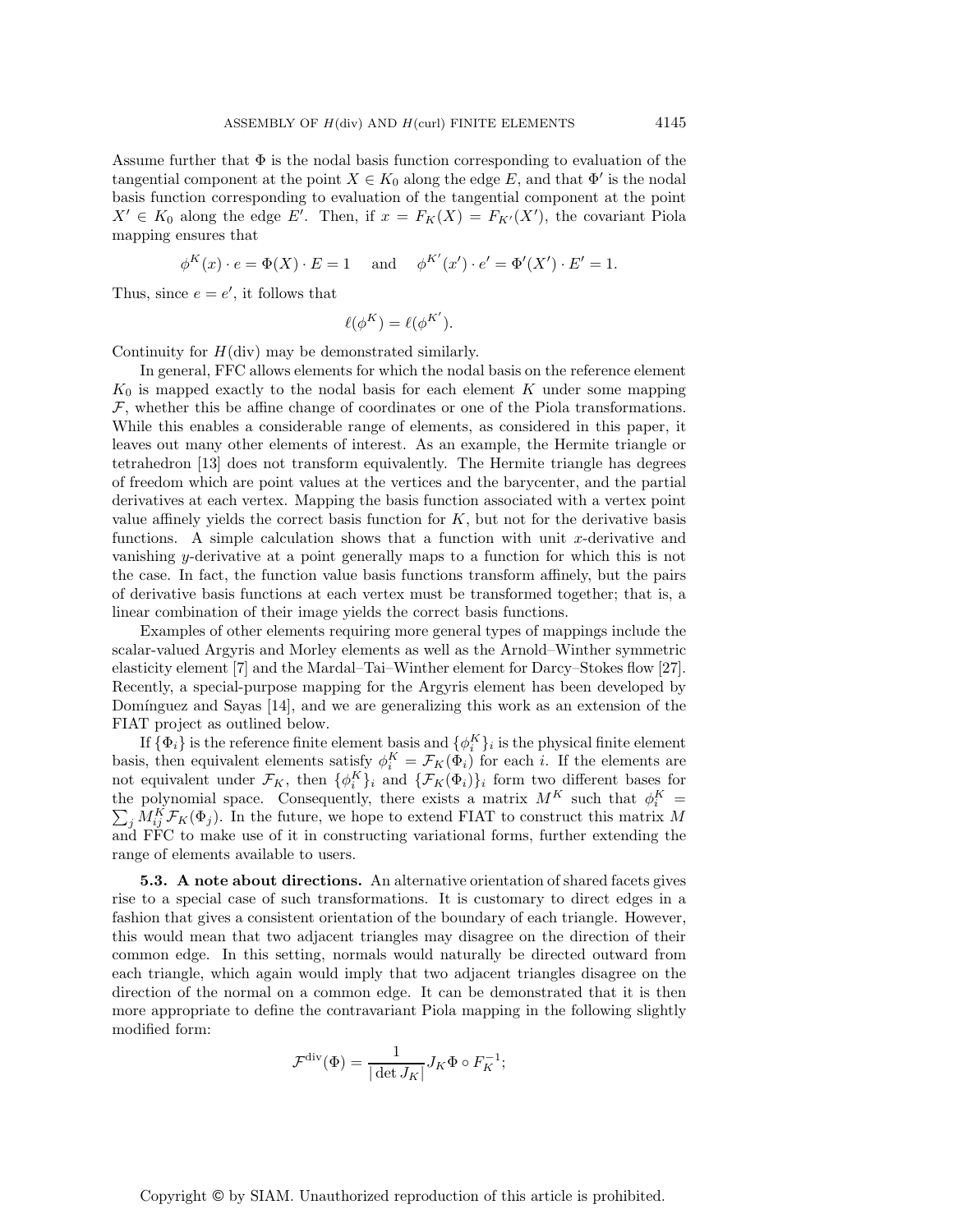# 4146 MARIE E. ROGNES, ROBERT C. KIRBY, AND ANDERS LOGG

that is, the determinant of the Jacobian appears without a sign.

To ensure global continuity, one would then need to introduce appropriate sign changes for the mapped basis functions. For two corresponding basis functions  $\phi^K$ and  $\phi^{K'}$  as above, one would change the sign of  $\phi^{K'}$  or  $\phi^{K}$  such that both basis functions correspond to the same global degree of freedom. Thus, one may consider obtaining the basis functions on the physical element by first mapping the nodal basis functions from the reference element and then correcting those basis functions with a change of sign:

$$
\begin{aligned}\n\tilde{\phi}^K &= \mathcal{F}(\Phi), \\
\phi^K &= \pm \tilde{\phi}^K.\n\end{aligned}
$$

This would correspond to a diagonal  $M<sup>K</sup>$  transformation where the entries are all  $\pm 1$ .

Since a multilinear form is linear in each of its arguments, this approach corresponds to first computing a tentative element tensor  $\tilde{A}^K$  and then obtaining  $A^K$ from  $\tilde{A}^K$  by a series of rank one transforms. However, this procedure is unnecessary if the contravariant Piola mapping is defined as in (2.9) and the numbering scheme described in section 5.1 is employed.

For nonsimplicial meshes, such as meshes consisting of quadrilaterals or hexahedra, the situation is somewhat more complicated. It is not clear how to ensure a consistent, common local and global direction for the edges. Therefore, the UFC specification instead requires a consistent orientation of the boundary of each cell. In this situation, the alternative approach, relying on the introduction of sign changes, is more appropriate.

**6. Examples.** In order to demonstrate the veracity of the implementation and the ease with which the  $H(\text{div})$  and  $H(\text{curl})$  conforming elements can be employed, we now present a set of numerical examples and include the FFC code used to define the variational forms. In particular, we return to the examples introduced in section 2, which include formulations of the Hodge Laplace equations, the cavity resonator eigenvalue problem, and the weak symmetry formulation for linear elasticity.

**6.1. The Hodge Laplacian.** Consider the weak formulations of the Hodge Laplace equation introduced in Examples 2.1 and 2.2. For  $\Omega \subset \mathbb{R}^2$  and differential 1and 2-forms, we have the mixed Poisson equation (2.1). Stable choices of conforming finite element spaces  $\Sigma_h \times V_h \subset H(\text{div}) \times L^2$  include  $V_h = DG_{r-1}$  in combination with  $\Sigma_h \in \{ RT_{r-1}, BDFM_r, BDM_r \}$  for  $r = 1, 2, \ldots$ . The FFC code corresponding to the latter choice of elements is given in Table 6.1. Further, for  $\Omega \subset \mathbb{R}^3$ , we give the FFC code for the formulation of (2.3) with the element spaces  $NED_{r-1}^1 \times RT_{r-1} \subset$  $H(\text{curl}) \times H(\text{div})$  in Table 6.2.

For testing purposes, we consider a regular tessellation of the unit square/cube,  $\Omega = [0, 1]^n$ ,  $n = 2, 3$ , and a given smooth source for the two formulations. In particular, for (2.1), we solve for

(6.1) 
$$
u(x_1, x_2) = C \sin(\pi x_1) \sin(\pi x_2),
$$

with  $C$  a suitable scaling factor, and for  $(2.3)$ , we let

(6.2) 
$$
u(x_1, x_2, x_3) = \begin{pmatrix} x_1^2(x_1 - 1)^2 \sin(\pi x_2) \sin(\pi x_3) \\ x_2^2(x_2 - 1)^2 \sin(\pi x_1) \sin(\pi x_3) \\ x_3^2(x_3 - 1)^2 \sin(\pi x_1) \sin(\pi x_2) \end{pmatrix}.
$$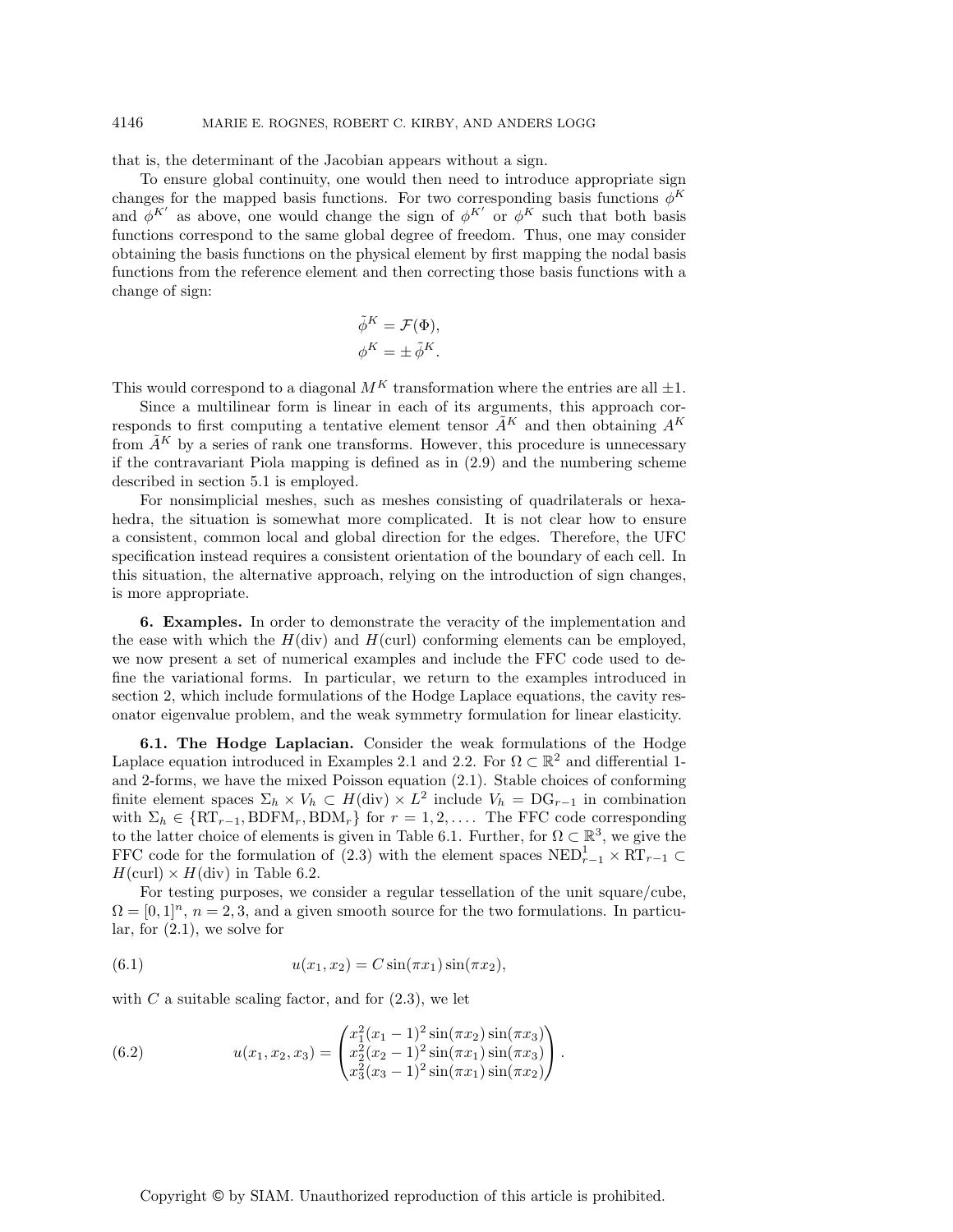Table 6.1 FFC code for the mixed Poisson equation.

```
r=3S = FiniteElement("BDM", "triangle", r)
V = FiniteElement("DG", "triangle", r - 1)element = S + V(tau, v) = TestFunctions(element)
(sigma, u) = TrialFunctions(element)
a = (dot(tau, sigma) - dot(div(tau), u) + dot(v, div(sigma)) * dxL = dot(v, f)*dx
```
Table 6.2 FFC code for the curl-div formulation of the Hodge Laplace equation.

```
r=2CURL = FiniteElement("Nedelec", "tetrahedron", r - 1)
DIV = FiniteElement("RT", "tetrahedron", r - 1)
element = CURL + DIV
(tau, v) = TestFunctions(element)
(sigma, u) = TrialFunctions(element)
a = (dot(tau, sigma) - dot(curl(tau), u) + dot(v, curl(sigma)) )+ dot(div(v), div(u)))*dx
L = dot(v, f)*dx
```
Note that u given by  $(6.2)$  is divergence-free and such that  $u \times n = 0$  on the exterior boundary, and thus satisfies the implicit natural boundary conditions of (2.3).

A comparison of the exact and the approximate solutions for a set of uniformly refined meshes gives convergence rates in perfect agreement with the theoretical values indicated by Table 3.2, up to a precision limit. Logarithmic plots of the  $L^2$  error of the flux using  $\Sigma_h \in \{RT_{r-1}, BDM_r\}$  versus the mesh size for  $r = 1, 2, ..., 7$  can be inspected in Figure 6.1 for the mixed Poisson problem (with  $C = 100$ ).

For the curl-div formulation of the Hodge Laplace equation (2.3), we have included convergence rates for u and  $\sigma$  in Table 6.3. Note that the convergence rates for the combinations  $NED_r \times RT_r$  and  $NED_r \times BDM_r$ ,  $r = 1, 2$ , are of the same order, except for the  $|| \cdot ||_{div}$  error of u, though the former combination is computationally more expensive.

**6.2. The cavity resonator.** The analytical nonzero eigenvalues of the Maxwell eigenvalue problem (2.5) with  $\Omega = [0, \pi]^n$ ,  $n = 2, 3$ , are given by

(6.3) 
$$
\omega^2 = m_1^2 + m_2^2 + \dots + m_n^2, \quad m_i \in \{0\} \cup \mathbb{N},
$$

where at least  $n-1$  of the terms  $m_i$  must be nonzero. It is well known [28] that discretizations of this eigenvalue problem using  $H<sup>1</sup>$  conforming finite elements produce spurious and highly mesh-dependent eigenvalues  $\omega^2$ . The edge elements of the Nédélec type, however, give convergent approximations of the eigenvalues. This phenomenon is illustrated in Figure 6.2. There, the first 20 nonzero eigenvalues  $\omega_{h,N}^2$  produced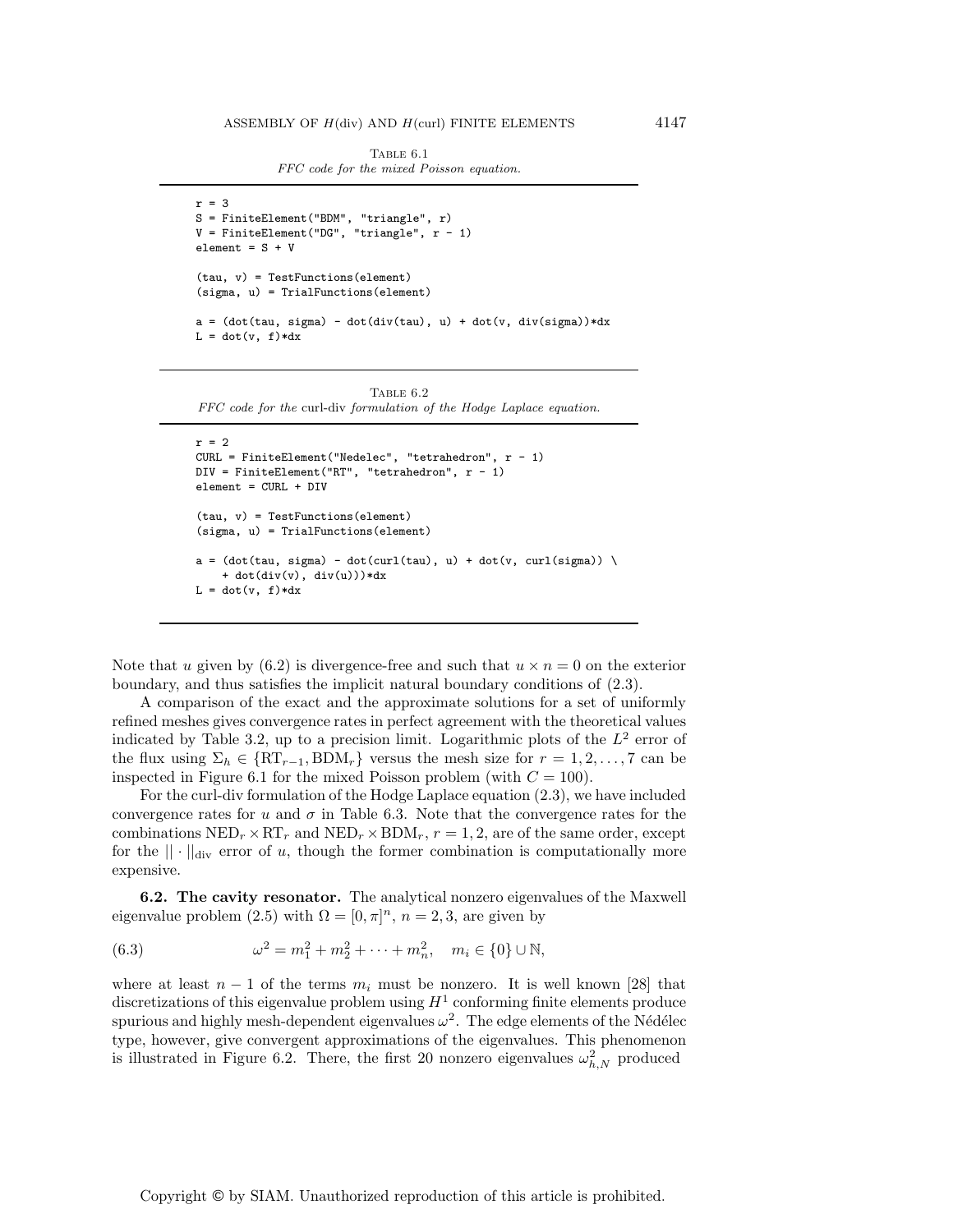

FIG. 6.1. Convergence rates for the discretized mixed Poisson equation (2.1) using RT<sub>r</sub>−1  $\times$  $DG_{r-1}$  (left) and  $BDM_r \times DG_{r-1}$  (right),  $r = 1, 2, ..., 7$ . Logarithmic plots of the L<sup>2</sup> error of the flux approximation:  $||\sigma - \sigma_h||_0$  versus mesh size. The convergence rates in the left plot are  $\mathcal{O}(h^r)$ and the convergence rates in the right plot are  $\mathcal{O}(h^{r+1})$ ; cf. Table 3.2. The error does not converge below  $\sim 10^{-10}$  in our experiments as a result of limited precision in the evaluation of integrals and/or linear solvers. The exact source of the limited precision has not been investigated in detail.

| TABLE 6.3                                                                                                                   |
|-----------------------------------------------------------------------------------------------------------------------------|
| Averaged convergence rates for the discretized curl-div formulation of the Hodge Laplace equa-                              |
| tion (2.3) using $NED_{r-1} \times RT_{r-1}$ , $r = 1, 2, 3$ , and $NED_r \times BDM_r$ , $r = 1, 2$ . Number of degrees of |
| freedom in the range $80,000-300,000$ .                                                                                     |

| Element              | $ \sigma-\sigma_h  _0$ | $= \sigma_h$   curl | $ u - u_h $  0 | $ u-u_h  _{\mathrm{div}}$ |
|----------------------|------------------------|---------------------|----------------|---------------------------|
| $NED_0 \times RT_0$  | 0.99                   | 0.98                | 0.99           | 0.98                      |
| $NED_1 \times BDM_1$ | 1.96                   | 2.00                | 1.95           | 0.96                      |
| $NED_1 \times RT_1$  | 1.97                   | 1.97                | 1.98           | 1.98                      |
| $NED_2 \times BDM_2$ | 3.00                   | 2.99                | 2.97           | 1.97                      |
| $NED_2 \times RT_2$  | 2.98                   | 2.96                | 2.97           | 2.97                      |



Fig. 6.2. The first 20 eigenvalues of the cavity resonator problem computed using first order Nédélec elements (NED<sub>0</sub>) and Lagrange elements  $(P_1)$  on a coarse (16 × 16) criss-cross mesh. The exact analytical values are indicated by the horizontal grid lines.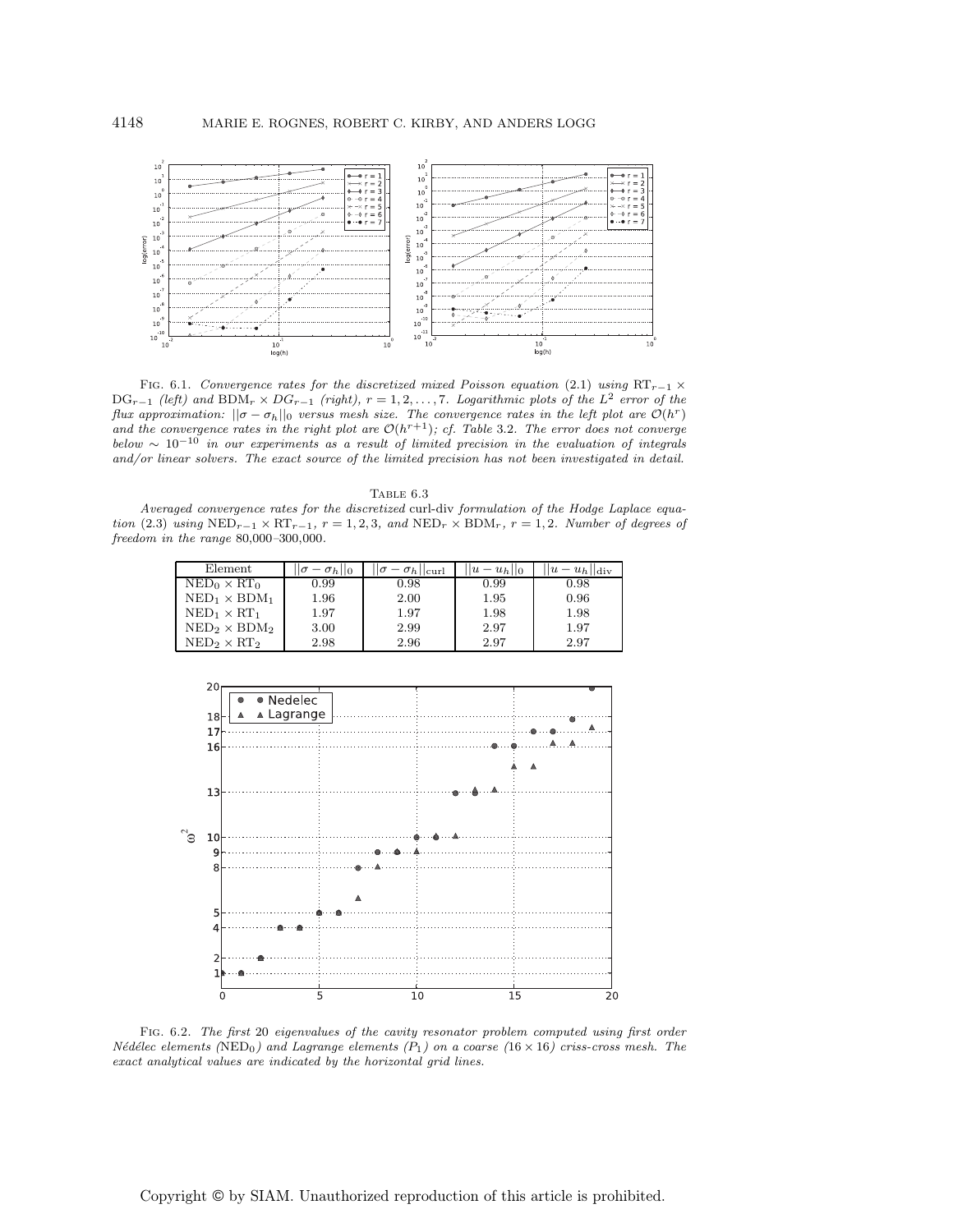TABLE 6.4 FFC code for linear elasticity with weak symmetry.

```
def A(sigma, tau, nu, zeta):
    return (nu*dot(sigma, tau) - zeta*trace(sigma)*trace(tau))*dx
def b(tau, w, eta):
    return \text{(div(tau[0])} * w[0] + \text{div(tau[1])} * w[1] + \text{skew(tau)} * \text{eta}) * \text{dx}nu = 0.5
zeta = 0.2475r=2S = FiniteElement("BDM", "triangle", r)
V = VectorElement("Discontinuous Lagrange", "triangle", r-1)
Q = FiniteElement("Discontinuous Lagrange", "triangle", r-1)
MX = MixedElement([S, S, V, Q])
(tau0, tau1, v, eta) = TestFunctions(MX)
(sigma0, sigma1, u, gamma) = TrialFunctions(MX)
sigma = [sigma0, sigma1]
tau = [tau0, tau1]a = A(sigma, tau, nu, zeta) + b(tau, u, gamma) + b(sigma, v, eta)
L = dot(v, f)*dx
```
by the Nédélec edge elements on a regular criss-cross triangulation are given in comparison with the corresponding Lagrange eigenvalue approximations  $\omega_{h,L}^2$ . Note the treacherous spurious Lagrange approximations such as  $\omega_{h,L}^2 \approx 6, 15$ .

**6.3. Elasticity with weakly imposed symmetry.** As a final example, we consider a mixed finite element formulation of the equations of linear elasticity with the symmetry of the stress tensor imposed weakly as given in Example 2.4. In the homogeneous, isotropic case, the inner product induced by the compliance tensor A reduces to

$$
\langle \tau, A\sigma \rangle = \nu \langle \tau, \sigma \rangle - \zeta \langle \operatorname{tr} \tau, \operatorname{tr} \sigma \rangle
$$

for  $\nu, \zeta$  material parameters. A stable family of finite element spaces for the discretization of (2.6) is given by [6]:  $BDM_r^2 \times DG_{r-1}^2 \times DG_{r-1} \subset H(\text{div}; \Omega, \mathbb{M}) \times L^2(\Omega, \mathbb{R}^n) \times$  $L^2(\Omega)$ ,  $r = 1, 2, \ldots$  The 17 lines of FFC code sufficient to define this discretization are included in Table 6.4.

Again to demonstrate convergence, we consider a regular triangulation of the unit square and solve for the smooth solution

(6.4) 
$$
u(x_0, x_1) = \begin{pmatrix} -x_1 \sin(\pi x_0) \\ 0.5\pi x_1^2 \cos(\pi x_0) \end{pmatrix}.
$$

The theoretically predicted convergence rate of the discretization introduced above is of the order  $\mathcal{O}(h^r)$  for all computed quantities. The numerical experiments corroborate this prediction. In particular, the convergence of the stress approximation in the  $H(\text{div})$  norm can be examined in Figure 6.3.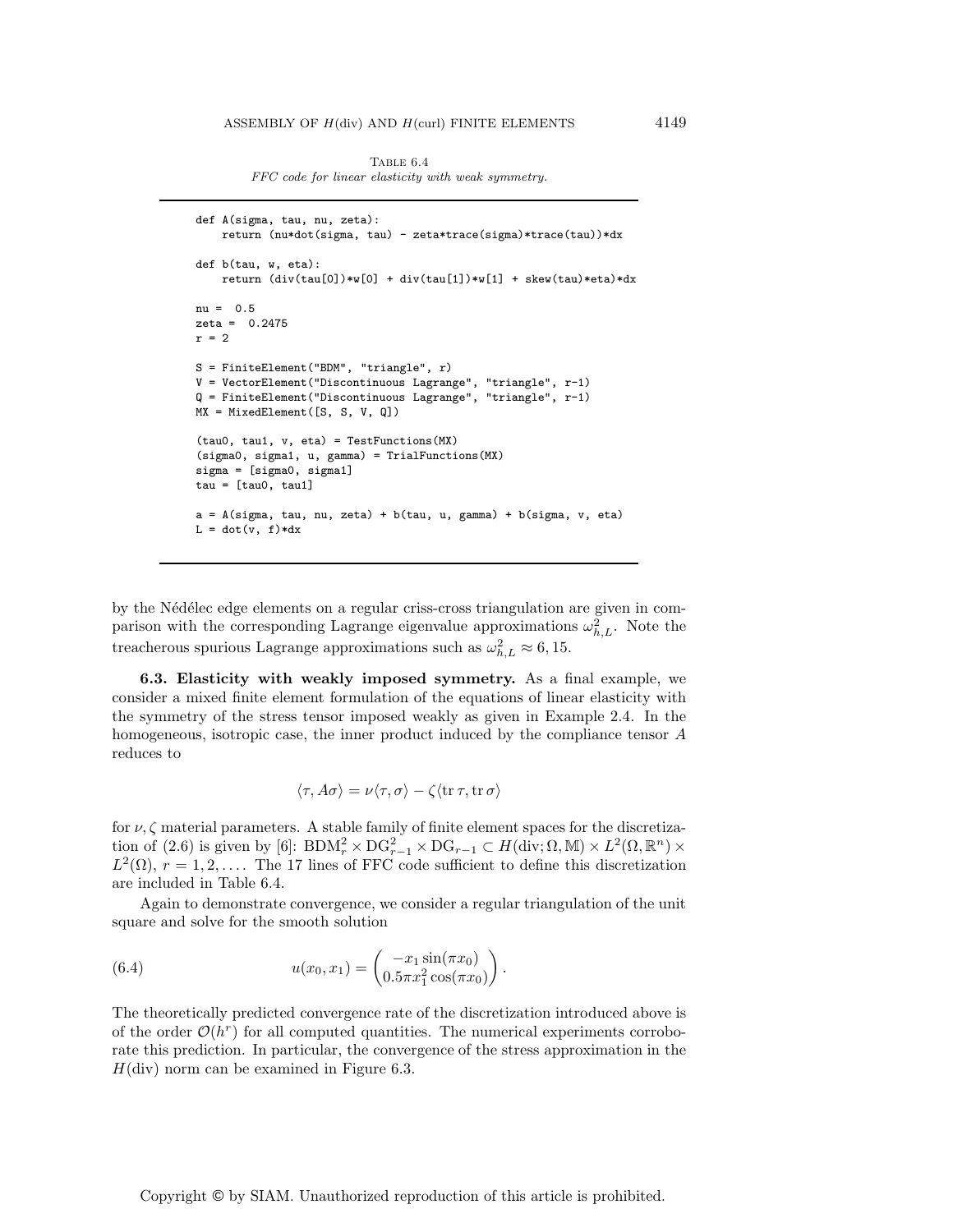

Fig. 6.3. Left: Convergence rates for elastic stress approximations of (2.6). Logarithmic plot of H(div) error of the approximated stress  $\sigma$  versus mesh size. The convergence rates are  $\mathcal{O}(h^r)$ ,  $r = 1, 2, 3, 4$ . Right: Elastic dolphin hanging by the tail under a gravitational force.

**7. Conclusions.** The relative scarcity of  $H(\text{div})$  and  $H(\text{curl})$  mixed finite element formulations in practical use may be attributed to their higher theoretical and implementational threshold. Indeed, more care is required to implement their finite element basis functions than the standard Lagrange bases, and assembly poses additional difficulties. However, as demonstrated in this work, the implementation of mixed finite element formulations over  $H(div)$  and  $H(curl)$  may be automated and thus be used with the same ease as standard formulations over  $H<sup>1</sup>$ . In particular, the additional challenges in the assembly can be viewed as not essentially different from those encountered when assembling higher order Lagrange elements.

The efficiency of the approach has been further investigated by Ølgaard and Wells [32], with particular emphasis on the performance when applied to more complicated PDEs. They conclude that the tensor representation significantly improves performance for forms below a certain complexity level, corroborating the previous results of [21]. However, an automated, optimized quadrature approach, also supported by FFC, may prove significantly better for more complex forms. These findings indicate that a system for automatically detecting the better approach may be valuable.

The tools (FFC, FIAT, DOLFIN) used to compute the results presented here are freely available as part of the FEniCS project [15] and it is our hope that this may contribute to further the use of mixed formulations in applications.

## REFERENCES

- [1] FEAP: A Finite Element Analysis Program, http://www.ce.berkeley.edu/projects/feap/.
- [2] M. Ainsworth and J. Coyle, Hierarchic finite element bases on unstructured tetrahedral meshes, Internat. J. Numer. Methods Engrg., 58 (2003), pp. 2103–2130.
- [3] M. Alnæs, A. Logg, K.-A. Mardal, O. Skavhaug, and H. P. Langtangen, UFC Specification and User Manual 1.1, http://www.fenics.org/ufc/ (2008).
- [4] D. N. Arnold, D. Boffi, and R. S. Falk, Quadrilateral H(div) finite elements, SIAM J. Numer. Anal., 42 (2005), pp. 2429–2451.
- [5] D. N. Arnold, R. S. Falk, and R. Winther, Finite element exterior calculus, homological techniques, and applications, Acta Numer., 15 (2006), pp. 1–155.
- [6] D. N. ARNOLD, R. S. FALK, AND R. WINTHER, *Mixed finite element methods for elasticity with* weakly imposed symmetry, Math. Comp., 76 (2007), pp. 1699–1723.
- [7] D. N. ARNOLD AND R. WINTHER, *Mixed finite elements for elasticity*, Numer. Math., 92 (2002), pp. 401–419.
- [8] W. Bangerth, R. Hartmann, and G. Kanschat, deal.II Differential Equations Analysis Library, http://www.dealii.org/ (2006).
- [9] F. Brezzi, J. Douglas, Jr., M. Fortin, and L. D. Marini, Efficient rectangular mixed finite